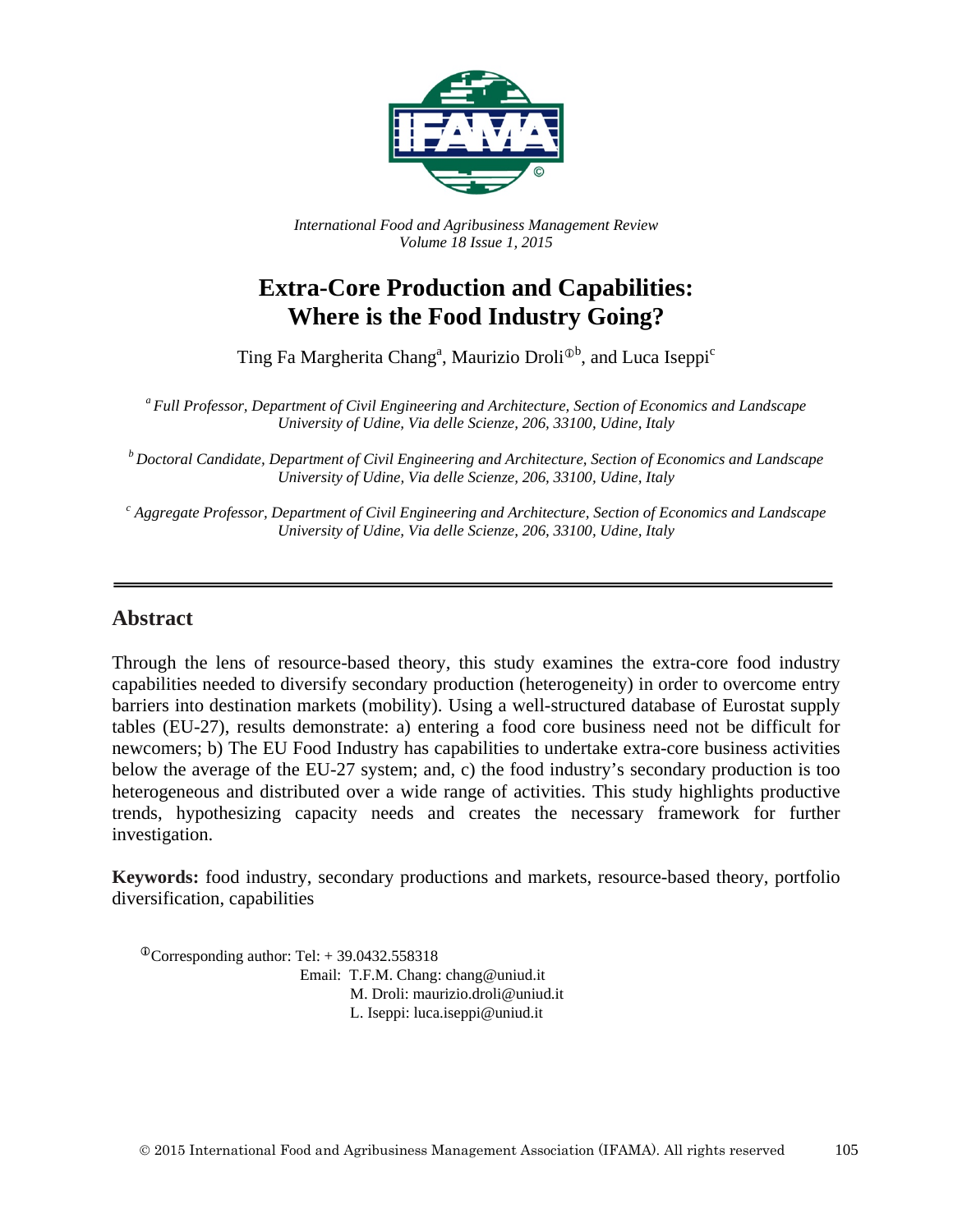### **Introduction**

In general, industries aim to maintain strong positions in their core business markets while developing other types of new business opportunities as they arise. Extra-core business diversification is largely the result of managerial choice and is performed by adding secondary production to the primary business operations. Secondary production is relatively an underinvestigated field of research primarily due to the difficulty of separating the value of primary, from secondary production in each sub-sector. For this reason, evaluations are often limited to specific products, unstructured, un-standardized through homologated classifications, and/or subject to duplications (Kneafsey et al. 2013, 76). In order to enable both managers and scholars to benefit from these studies, it is necessary to start with a complete, standardized, and certified database, without duplication. After extensive research, Eurostat found a solution to this age-old methodological and accounting problem within the framework of the ESA-95 system, and it works well with the UN-System of National Accounts (Eurostat 2008). Over the last five years, Eurostat has also disseminated a new set of input-output tables which they named *Supply and Use*. They are consistent with the NACE and CPA Classifications and are compatible with the UN - ISIC classifications. The supply table (by product and industry) provides the value of main production for each industry, as well as secondary productions that are in the core competences of other industries. It also provides the value of an entire group of homogeneous products (e.g. food products) supplied to the economy as a whole by each industry and broken down by the industries that deliver it as a principal product.

This study analyzes available data under the lens of the resource-based theory – RBT (Penrose 1959, Wernerfelt 1984, Barney 1991, Peteraf 1993, Barney et al. 2011), and of its spin-off, the knowledge-based view – KBV (Grant 1996), focusing on the importance of competitive advantage defensibility (Porter 1980, Porter 1985, Grant 1999, Valdani 2003).

Once a product a competitive advantage is achieved, it should continue to exist, becoming "sustained" despite attempts by others to duplicate it (Barney 1991, Lippman and Rumelt 1982, Rumelt 1984). The organizations should be deployed resources, such as knowledge and 'dynamic capabilities', in a controlled manner to assure the maintenance of heterogeneity and to prevent the increase of mobility to other businesses (Penrose 1959, Grant 1996, Teece et al. 1997). In the context of the RBT, the definition of a firm's strategy requires resources to be both acquired (Combs et al. 2011, Wernerfelt 2011, Maritan and Peteraf 2011, Makadok and Barney 2001), and developed (Sirmon et al. 2011, Zahra et al. 2009, Sun et al. 2010). Market share can represent a resource for the firm, but it does not have a value in itself. This leads to a controversial relationship between a firm's market share and its profits. Market share "is a symptom of valuability, and can become a means of obtaining something valuable." (Wernerfelt 2005, 11).

Presently, there are no outstanding studies which have adopted business-to-business (B2B) market share to map extra-core capabilities for food firms within the RBT. The main objectives of this study are: 1) to quantify the value of activities included in the food industry portfolio that are classified by Eurostat as primary and secondary production which pertain to the core business of other industries. This may reveal the degree of heterogeneity of the food industry; 2) to create a specific Boston Consulting Group (BCG) Growth-Share Matrix in order to verify food industry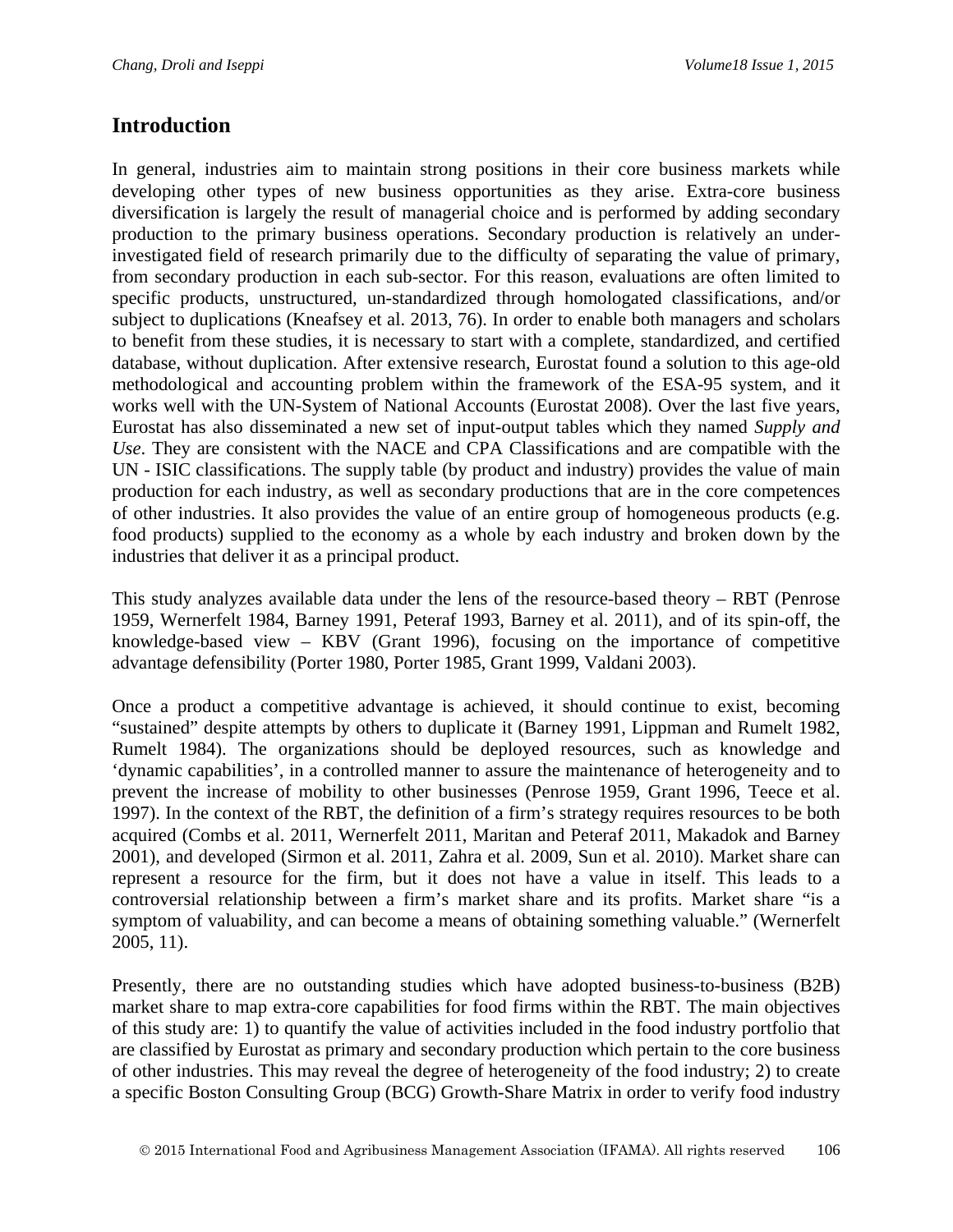choices and expectations regarding its paths of diversification (Henderson 1970), and 3) to evaluate, through the construction of entry barrier and invasion indexes, the difficulties facing the food industry in its attempts to diversify its portfolio. Suggestions about potential opportunities for developing extra-core business activities are outlined taking into account what hinders the mobility of the resources towards extra-core business. This foundation makes it possible to deduce something about how well extra-core capabilities work and determine how much the knowledge existing food firms require to assure competitive survival and support their sustained competitive advantage – especially in the most lucrative extra-core downstream activities representing a "profit imperative" in the manufacturing industry (Wise and Baumgartner 1999, 133).

The study is organized as follows: theoretical approach, materials, methods, and findings. Finally, a discussion and concluding remarks are presented.

# **Theoretical Approach: Resources, Capabilities, and Mobility Barriers in the Framework of the Knowledge-Based View**

In the context of the RBT, the definition of a firm's strategy requires the acquisition and development of specific resources to guarantee competitive survival and to create a sustained competitive advantage. These resources are sub-divided into actual resources—in the strict sense, and capabilities (Makadok 2001, Amit and Schoemaker 1993). The former are stocks of available factors that are owned or controlled by the firm, while the latter are capacities which are necessary to exploit and preserve resources (Amit and Schoemaker 1993, 35). Following the traditional management approach, foresight may enable managers to achieve the firm's goals, seize opportunities and adapt the production to its core and extra-core business (Hamel and Prahalad 1994). Capability is a special type of firm-specific resource (organizational, embedded, and non-transferable) that is utilized to improve the productivity of the other resources possessed by that business (Makadok 2001, 389). The firm's extra-core capabilities may be best defined as organizational resources that can be deployed to create value outside the generating industry. These tangible and intangible resources represent the link that connects firm's strategies, tactics, and technologies to the productivity of its marketing management initiatives. When robust enough and acknowledged, that link may facilitate the horizontal and vertical integration of productive processes downstream towards the final clients.

Following the RBT, not all firm's capabilities can become sources of sustained competitive advantage. In her seminal study, Edith Penrose (1959) underlined that the firms' success in the long term largely depends on the availability of a well-established set of resources. Since then, the RBT scholars have produced conceptual spillovers, such as the 'Knowledge-Based View' – KBV (Grant 1996), and 'dynamic capabilities' (Teece et al. 1997), built respectively on the importance of specific knowledge, and of human resources. For the purpose of this article, Machlup's (1980) definition has been adopted. He individuated the following three groups of elements constituting knowledge: i) being able to explain, demonstrate, talk about, perform; ii) being acquainted with, aware of, familiar with; iii) distinguishing, interpreting, remembering, recollecting, recognizing, and understanding. From this conceptual basis, asymmetry in the economics of knowledge represents one of the main factors explaining the existence of firms (Demsetz 2000), and also one of the main resources needed to create value (Kaplan et al. 2004).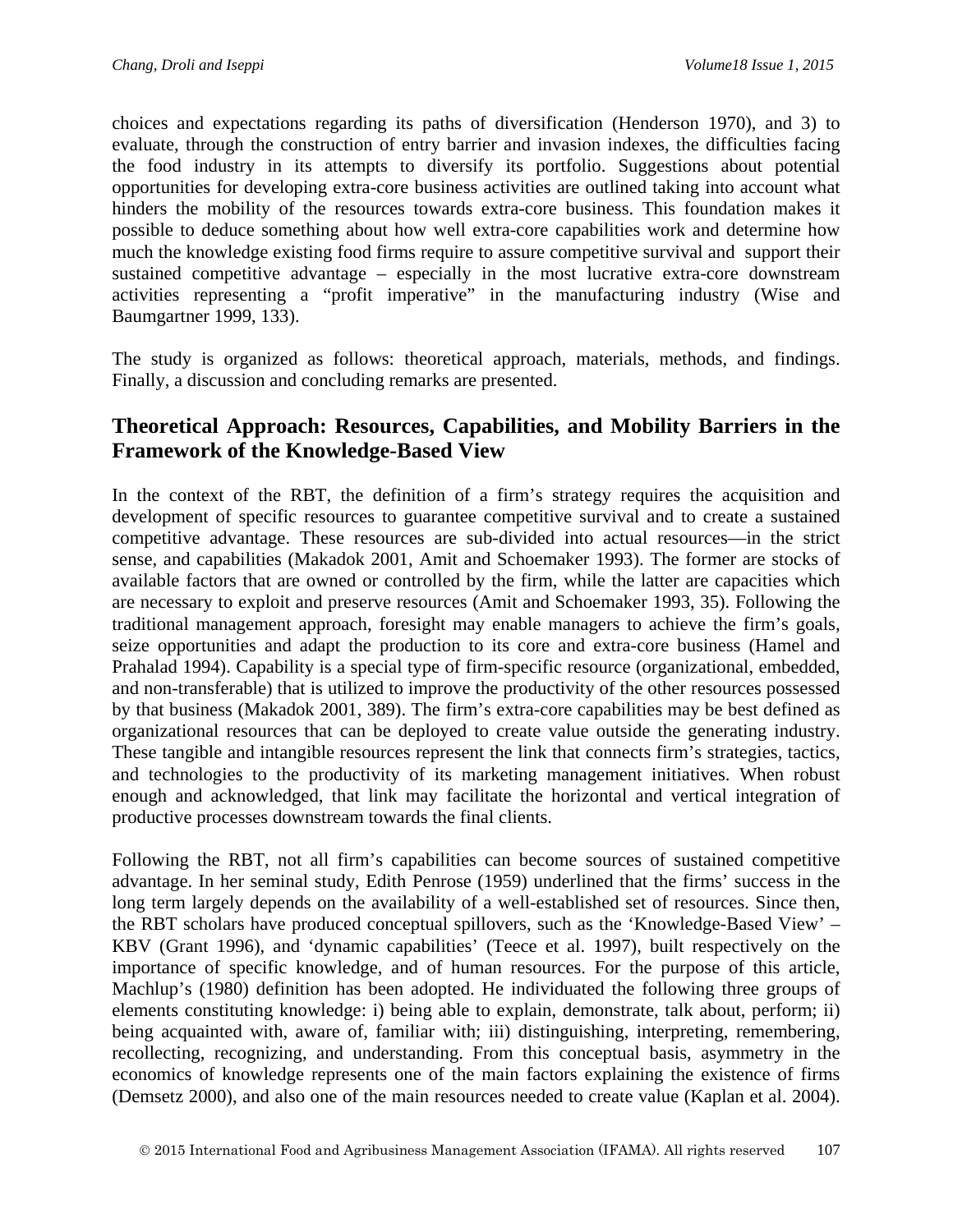Knowledge within the RBT has been described in terms of its four attributes: 'transferability' (manageability), 'capacity for aggregation' (knowledge added), 'appropriability' (the ability of the knowledge owner to obtain a return equal or superior to the value created by that knowledge), and 'specialization in knowledge acquisition and storage' (Grant 1996, 111-112). This study does not analyze specific extra-core capabilities, but quantifies their key-features in terms of heterogeneity and low-mobility.

Heterogeneity and low-mobility are features of primary importance for the RBT (Barney and Hoskisson 1989). It suggests that both competitive advantage and sustained competitive advantage cannot exist when firm's resources are perfectly homogeneous and/or mobile (Barney 1991, Peteraf 1993). In relation to this, the first research hypothesis of this study is:

#### *H1: It would be reasonable to expect some level of heterogeneity and immobility of resources*.

In general, position barriers represent the mechanism that enables a firm to maintain such a form of equilibrium. The first mover advantage may represent the first mechanism to be activated in order to exploit opportunities and create heterogeneity (Lieberman and Montgomery 1988). For example, the first firm which enters into an industrial extra-core business, implementing a strategy ahead of any other competing firm, can gain added capabilities in the sector where it enters that are not yet possessed by other firms. The first mover advantage may be captured because the firm possesses a unique knowledge or foresight (Lieberman and Montgomery 1988). However, if current competitors and potential entrants also possess the same knowledge it is unlikely that they would gain a competitive advantage. The RBT suggests that to remain in the condition of first mover, firms must control access to the added knowledge. Whenever different firms control identical knowledge, none of them may be able to achieve a sustained competitive advantage through the exploitation of this resource.

The second mechanism to enact to be able to achieve a sustained competitive advantage is that of 'entry barriers' (Bain 1956), or, more generally speaking, 'mobility barriers' (Caves and Porter, 1977). To manage the competition, firms need to determine the height of the entry barriers in the destination markets, in order to protect their added knowledge. On the one hand, mobility barriers may help firms in creating and defending the heterogeneity required to achieve competitive advantage, and to generate above-normal economic performance. On the other hand, the existence of mobility barriers becomes possible only if current or potential entrant competitors are heterogeneous in terms of the resources they possess, and/or if these resources are imperfectly mobile (Barney et al. 1989). Consequently, the second research hypothesis is the following:

#### *H2: Entry barriers to the acquisition of extra-core capabilities for food firms are lower than those existing for firms active in other industries.*

In short, entry barriers and high mobility barriers may activate heterogeneous capabilities, and may allow a firm to defend its competitive advantage against competitors who do not have the required extra-core capabilities. By verifying these two hypotheses, it will be possible to portray the competition that is created among companies regarding the acquisition of new capabilities (Wernerfelt 2011).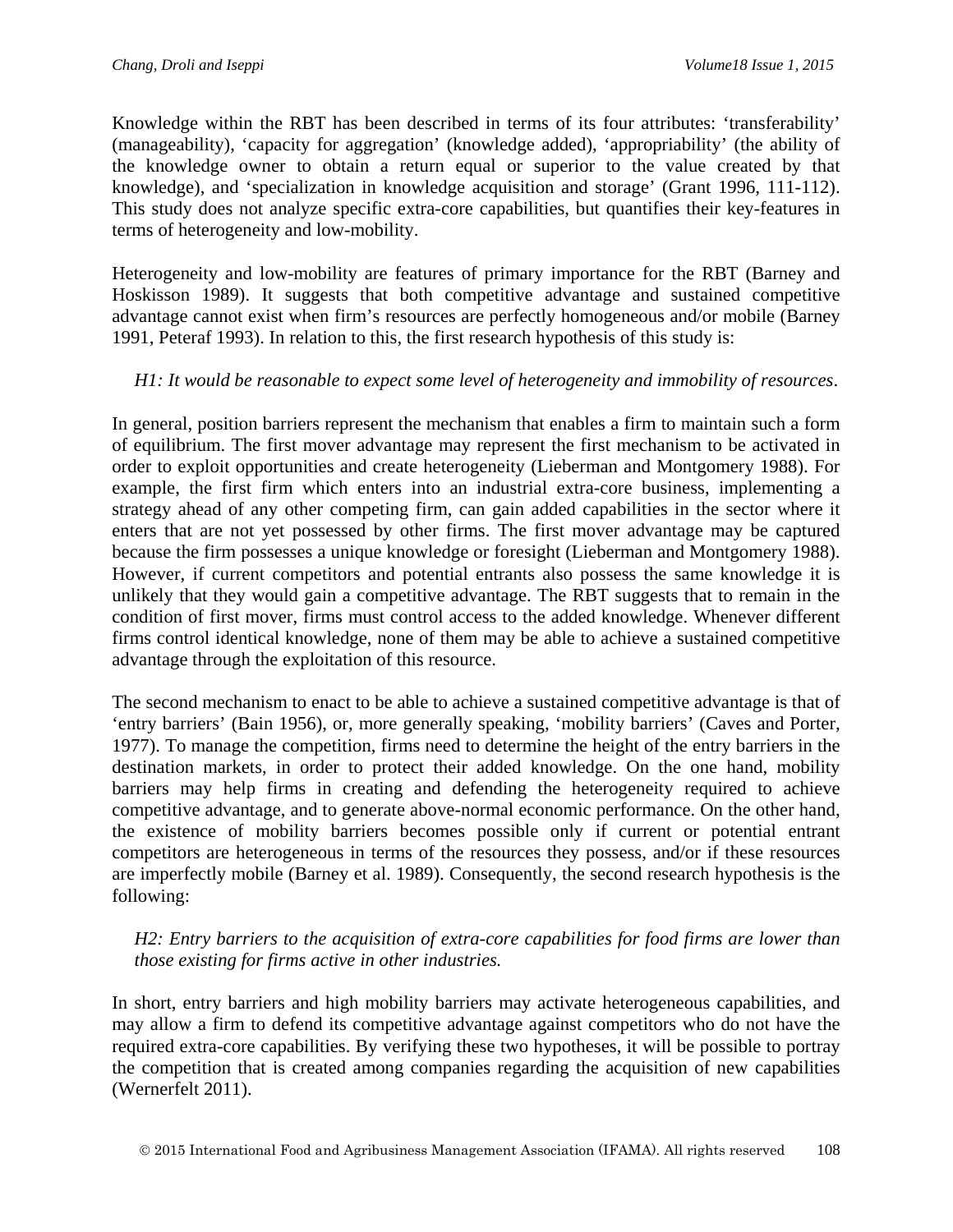# **Materials and Methods**

This study utilizes the EU-27 Supply matrixes that reflect the primary characterizing (primary output) and secondary non-characterizing (secondary output) production activities of industries. In order to distinguish between the primary and secondary output of an industry, the relationship between industries and products must be defined, based on the criteria of industrial origin. Each product is assigned to one individual industry that, by definition, is the primary producer of that product, thus each industry can be defined by the list of primary products that are attributed to that industry (Eurostat 2008, 18). The share of secondary outputs varies across industries. "Secondary outputs are usually smaller than primary outputs, as units are classified according to their main activity. However, the size of secondary outputs also depends on the level of aggregation, and on the statistical unit used. In the case of enterprises, the secondary output will be much more frequent and higher in its output share than when the information is directly collected from local kind-of-activity units" (Eurostat 2008, 19). Generally, survey results mainly concern enterprises with numerous secondary activities, and it is the principal activity of an enterprise that determines its allocation to a specific industry classification.

The columns of the Supply Matrix present the production program of each industry, including the output of its primary and secondary productions. For each bundle of products listed in the rows (following CPA classifications), it is possible to find the industries that produce those goods as their primary or secondary production listed in the columns. The principal activity or production of an industry is reported on the diagonal of the Supply matrix, while secondary activities are listed off the diagonal (Eurostat 2008, 71).

For the years 2000-2007, the European tables published up to 2012 used the NACE Rev. 1.1 statistical classification of economic activities. Until 2004 the geographical reference was the EU-15 block, and the EU-25 or EU-27 thereafter. Since 2013, the EU national accounts domain as a whole has implemented the NACE Rev. 2 classification (that is harmonized with the United Nations ISIC Rev. 4 classification). The new series of input-output tables (featuring 65 groups of products in the rows, and 65 Industries in the columns) begins with the 2008 and 2009 years for the EU-27 and EA-17 countries. Although now five years old, these tables are the only available source that is freely accessible, reliable, and comparable with the tables of all the EU countries. The construction of the tables for the whole EU-27 economy necessarily requires the availability of the individual tables for all the countries involved. At the present time, the 2010 table for the EU-27 countries has not yet been published, as the tables of four countries are still missing.

The first part of the study relates to the activities (included in the new NACE Rev. 2 classification under Section C) denoted as "Manufacturing", which is split into 24 divisions, among which there are the "Manufacture of food products, beverages, and tobacco products" (divisions 10, 11, and 12). These activities together encompass a total of 18 classes of products. Division 10 - "Manufacture of food products" has nine groups, articulated as: 10.01 Processing and preserving of meat and production of meat products; 10.02 Processing and preserving of fish, crustaceans, and mollusks; 10.03 Processing and preserving of fruit and vegetables; 10.04 Manufacture of vegetable and animal oils and fats, and dairy products; 10.05 Manufacture of dairy products; 10.06 Manufacture of grain mill products, starches, and starch products; 10.07 Manufacture of bakery and farinaceous products; 10.08 Manufacture of other food products; and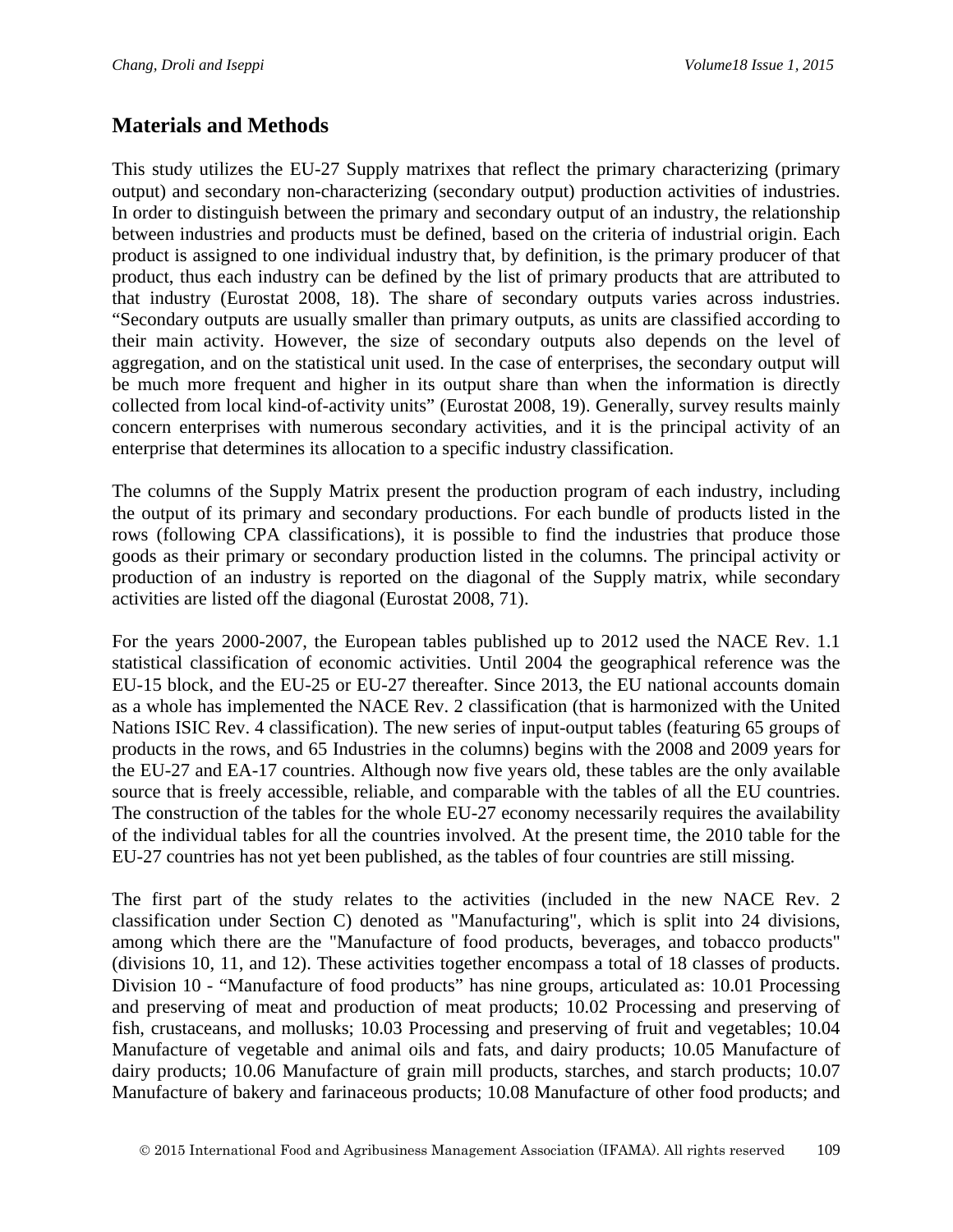10.09 Manufacture of prepared animal feeds. Division 11 - "Manufacture of beverages" constitutes seven groups: 11.00 Manufacture of beverages; 11.01 Distilling, rectifying, and blending of spirits; 11.02 Manufacture of wine from grape; 11.03 Manufacture of cider and other fruit wines; 11.04 Manufacture of other non-distilled fermented beverages; 11.05 Manufacture of beer; 11.06 Manufacture of malt; and 11.07 Manufacture of soft drinks, production of mineral waters, and other bottled waters. Finally, Division 12 - "Manufacture of tobacco products" encompasses the group 12.00 Manufacture of tobacco products (Eurostat 2008).

The inter-temporal comparison (2000-2009) has been used as a reference for the NACE Rev 1.1. database Division 15 - "Manufacture of food products and beverages", not including tobacco products, which are classified under Division 16. The data for 2008-2009 have then been harmonized for food with these classifications. For the purposes of this study, therefore, secondary activities/productions are all those activities which are not included in the above definitions, and which are appropriately classified under other industries/groups of products, according to the same NACE Rev. 2/CPA classification.

In the second part of the study, after having calculated the economic importance of the food industries' primary and secondary production for EU-27 (2009), articulated by the core competences of industries, the methodology of BCG has been applied. This step entails the construction of the Growth-Share Matrix (GSM) for EU-27 in the years 2000-2009, appropriately modified for the purposes of this study. Following this globally applied matrix, industries have been subdivided in four groups with reference to B2B market environments, as follows: a) "stars", bigger and growing environments; b) "question marks", smaller but growing; c) "cows" bigger, but growing slowly; and d) "dogs" smaller and decreasing environments. These typologies, however, only represent the result of past investment trends by food firms in specific extra-core activities, and do not provide indications about firm's capability to successfully develop new strategic paths for further downstream diversification in its portfolio of secondary products.

To overcome difficulties, there is a need for the height of the entry barriers in the destination markets to be determined through specific indexes that are described below. In the literature there are other barrier indexes, but these are not suitable for the purposes of this study (Orr 1974, 39, Mann 1966). The originality of Chang's indices (Chang and Iseppi 2012, 112) is essentially that: (i) each industry/country is compared using a reference system of economic or geographical average behavior; (ii) the symmetry is fundamental: it considers, on the one hand, the insulation ability of each industry to build-up entry barriers against the entry of the reference industry and, on the other, the invasion ability of other industries to enter the core business area of the reference industry; and (iii) it also highlights the balance between the performance of entry barriers and the invasion ability. These indices have been applied in order to determine whether the markets of industries into which the food industry is entering and hoping to expand its market share have high or low entry barriers that prevent or allow penetration. The indices allow for both an ordering among individual sectors and individual countries, and for a measurement of the investigated phenomena. For each country (and for the complex of countries as a whole), the Supply matrix is taken by product and by industry. For a given industry *i* (*n* is their number), *Pi* denotes the proper production (namely the production in the industries' primary field of competence), *Si* represents the industries' secondary production in all the other groups of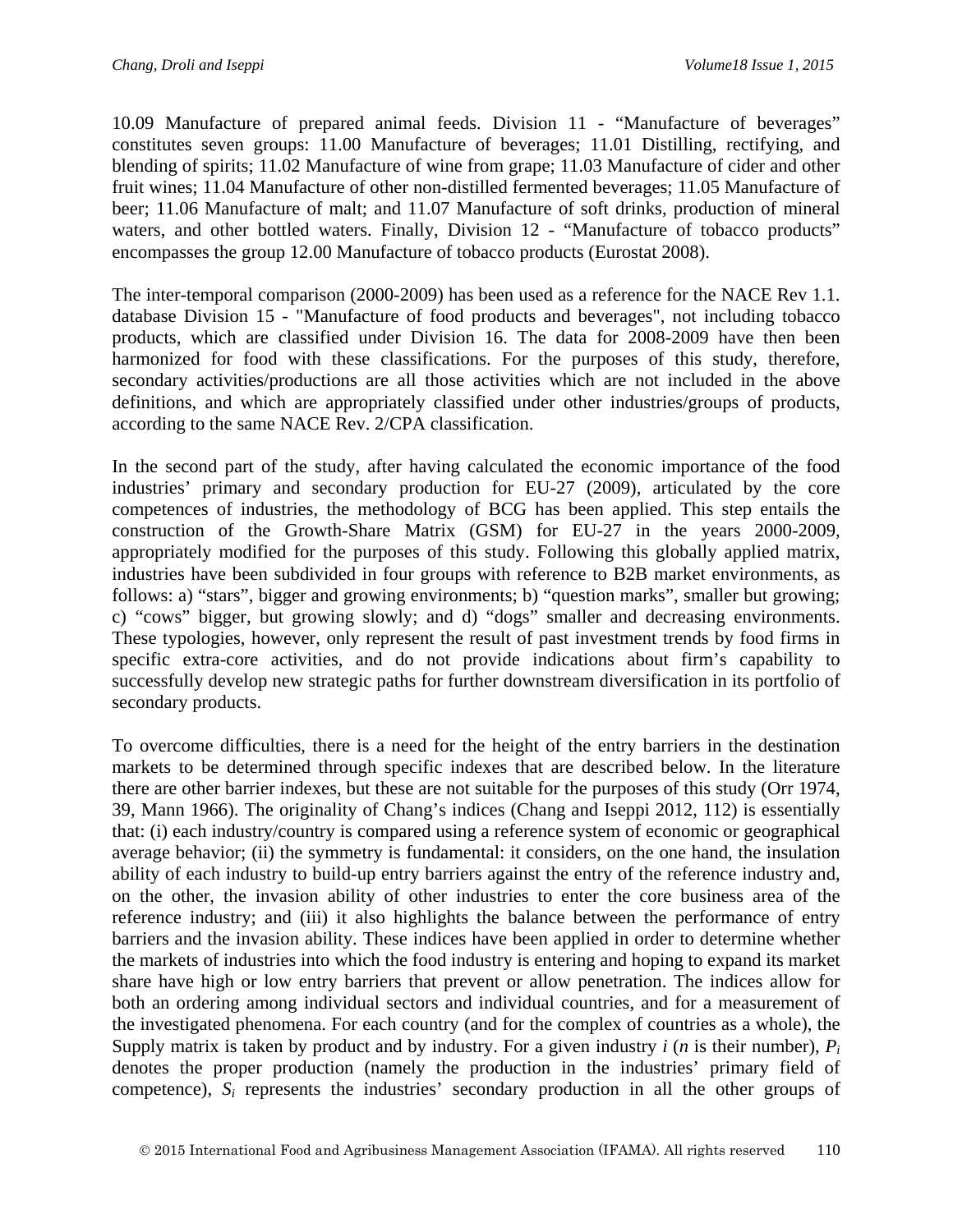- (1)  $p_i = P_i$  normalized by  $\sum_{j=1}^n$  $\sum_{j=1}$  *Aj*
- (2)  $a_i = A_i$  normalized by  $\sum_{j=1}^n$ *j Pj* 1

(3) 
$$
s_i = S_i
$$
 normalized by  $\sum_{j=1}^{n} S_j = \sum_{j=1}^{n} A_j$ 

The first index is Chang's Entry Barrier Index:

$$
(4) \quad \Phi_i = \frac{\lg \frac{a_i}{p_i}}{1 + \left|\lg \frac{a_i}{p_i}\right|}
$$

The value ranges from -1 to +1. If  $a_i = 0$ , no penetration happens, hence the index attains the maximum +1. The minimum -1 represents a theoretical limit case in which the entire production of an industrial sector is actually the secondary production of other industries.

The second index is Chang's  $\sum_{i} P_i$  Invasion Index. This compares the differences between The second index is Chang's  $\sum_{j=1}^{n} P_j$  Invasion Index. This compares the differences between external secondary activities, and internal (incoming) secondary activities, and normalizes them with the whole of the balance of secondary activities for all the sectors. The Chang Invasion Index is:  $\sum_{j=1}^n Pj$ 

(5) 
$$
I_{i} = \frac{(n+1)(S_{i} - A_{i})}{\left(\sum_{i=1}^{n} |Sj - A_{i}|\right) + n|S_{i} + A_{i}|}
$$

(Refer to index 13 in Chang and Iseppi 2011). The index ranges from -1 to 1. "Of course negative values mean that the invasion undergone by the industry is greater than the penetration it performs, 0 (zero) means balance, positive values mean that it expands more than it is invaded. Thus the index is not only connected to entry barriers, but is also tied to the capability or interest to overcome the entry barriers of other sectors" (Chang and Iseppi 2012, 113).

# **The Heterogeneity of Food Industry Diversification in Secondary Activities**

Total domestic production at basic prices for the EU-27 whole economy in 2009 amounted to  $\epsilon$ 22,028.66 billion. Adding imports of  $\epsilon$ 1,465.66 billion and direct purchases made abroad by residents, and subtracting the Cif/fob adjustments on imports, produces a total figure for EU supply of goods and services of  $\epsilon$ 23,649.94 billion, including exports. In terms of percentage share, primary production, being the sum of the core business activity of every industry, accounted for 92.6% of this total production (with a total value of  $\epsilon$ 20,398.84 billion), while secondary production accounted for only 7.4% (a total of  $\in$ 1,629.82 billion).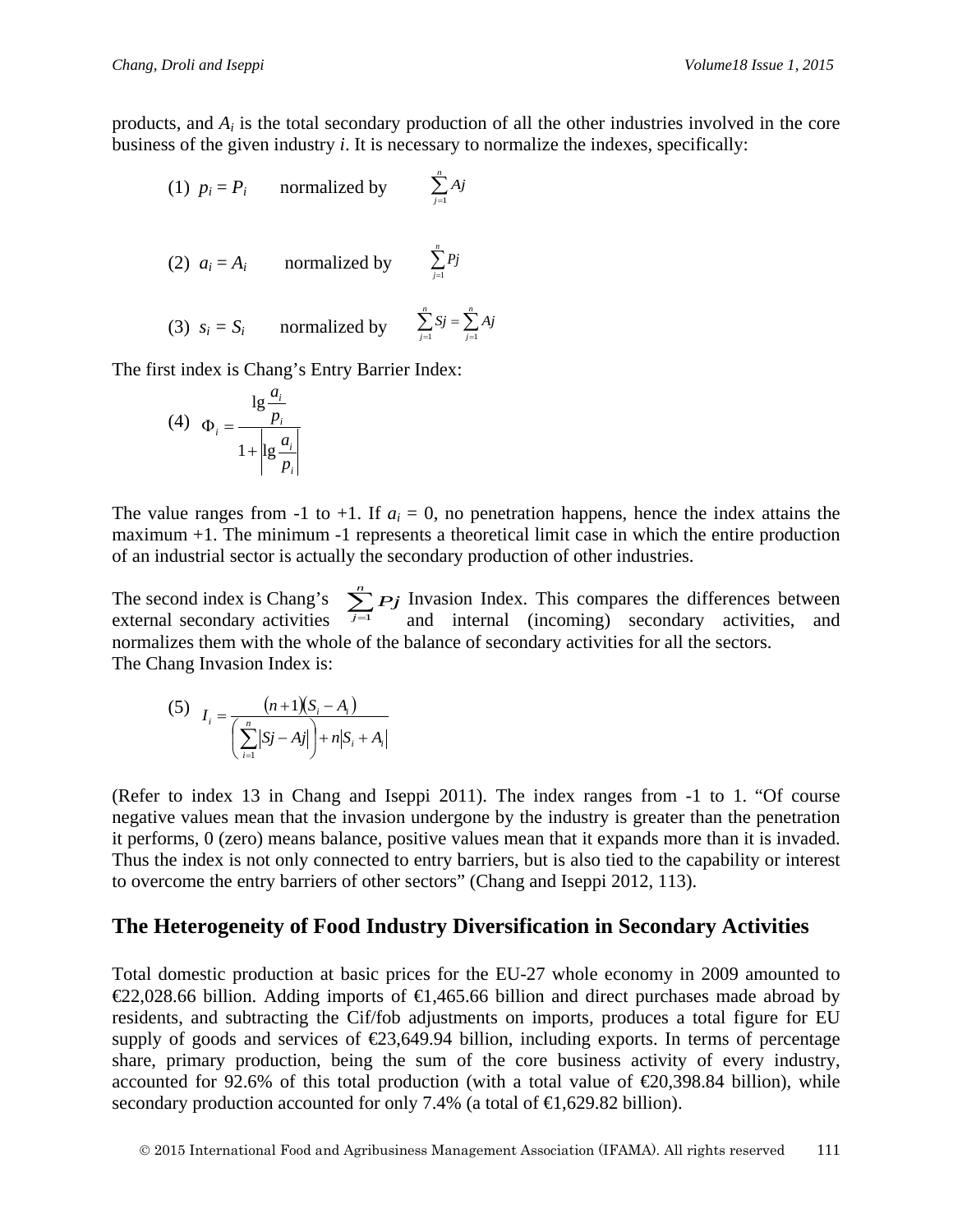Using this foundation, the industry named by NACE Rev. 2 as "Manufacture of food products, beverages and tobacco products" (hereafter food industry) had a total production of €882.15 billion, of which  $\text{\textsterling}844.76$  billion pertained to primary production (95.76%), and  $\text{\textsterling}37.39$  billion (4.24%) to secondary production. As can be seen, the incidence of primary production of the food industry is above the EU average (95.76% vs. 92.6% respectively), whilst the contrary is the case for secondary production (4.24% vs. 7.4% respectively). This implies that the food industry is less able and capable to undertake activities outside of its core business than the mean for the economy as a whole. The compound annual growth rate of food industry secondary products in the period 2000-2009 was 4.18% compared to 5.14% for the EU-27 manufacturing system as a whole. This suggests that food industry firms operating outside of their core business may have a first mover advantage. In the same period, the group of products (CPA), named food products, beverages, and tobacco products (hereafter food products), derived its total production of €878.7 billion from the activities of both the food industry and all other industries (rest of the economy). The value at basic prices of food products produced by other industries amounted to €33.9 billion, being only 3.86% of total Food Products, whilst the food industry produced the overriding part (96.14% compared to the primary production figure of 92.6% for the EU economy as a whole). These findings are a clear sign that the food industry has a medium difficulty in undertaking extra-core production, but that exogenous and endogenous barriers to entry into the market of food industry core business are of medium height in comparison to the rest of the economy (Table 2). In synthesis, the EU Food Industry has the potential to enter into the core activities of other industries, even though it has to date not managed to achieve even the average share of diversification of the economy as a whole. Meanwhile, the above figures demonstrate that entering the markets of food industry core business is, in theory at least, not easy for most firms from other industries.

From a functional point of view, Food Products can be classified as Final Manufacture (Chenery and Watanabe, 1958) since they mainly go directly to the final consumer, and firms buy intermediate inputs on output, which is above the mean of the economic system as a whole (74.4% vs. 52%). As a result of its investment policy, food industry performance is suboptimal since it gains a Net Operating Surplus (NOS) on production of 7.4% that is well below the average 12.3% for the EU economy as a whole. In reality its Consumption of Fixed Capital (CFK) on output is only 4.4% whilst that of the economy as a whole is 8.3%. Respectively, the CFK and NOS of the whole EU economy are consistently above those of the food industry (Graph 1). These figures indicate food industry's substantial inability in the medium term to adapt its production structures to the levels of the wider economy in order to increase the share of its operating surplus on output.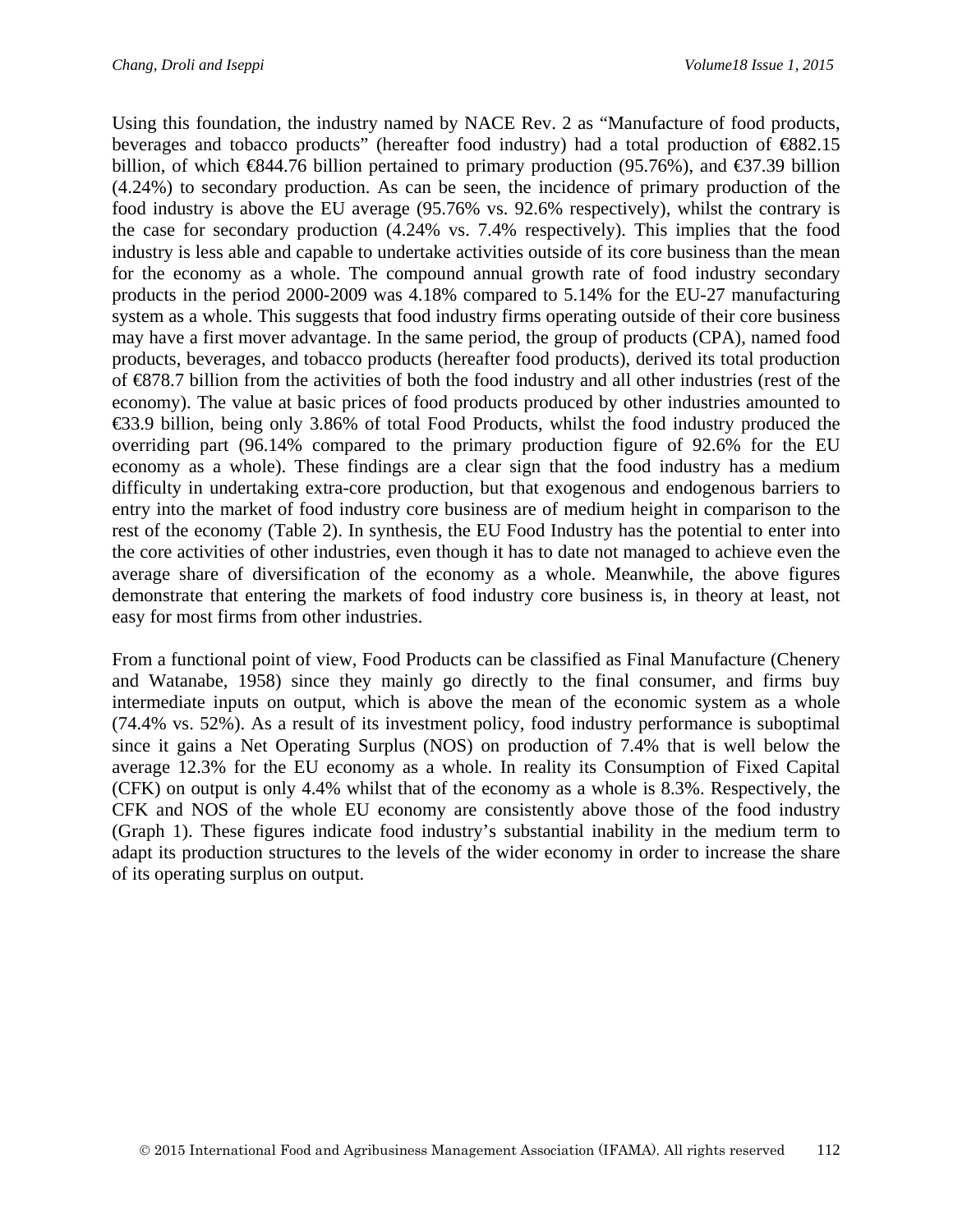

**Graph 1.** % Share of consumption of fixed capital and net operating surplus on output (2000-2009).

**Source.** Authors' elaboration from Eurostat data

During the initial phase of the economic crises, the percentage share of the CFK on output had a fluctuating trend, both in the economy as a whole and in the food industry in particular. At the same time, the share of the NOS was dropping in the EU economy, while that of the food industry showed a marked recovery. Only by continuing this positive performance can the food industry hope to at least partially fill the gap.

In regard to the diversification of the food industry secondary production, 18 groups of products together encompass the main part of its efforts, considering those that furnish at least or near 1% of its secondary production (Table 1). These groups account for 95.9% of food industry secondary production, whilst the remaining 46 groups of products together represent only 4.1%. These data indicate that the degree of heterogeneity of the food industry secondary activity portfolio is too high and not strongly concentrated, since the first five groups of products constitute only 75.48% of food industry secondary production (in Agriculture the equivalent figure is 87%). The first research hypothesis (H1) is thus verified.

The food industry performs downward vertical integration with some service activities in the fields in which it has some sort of experience, either in conservative frame or in up-to-date evolution. The ten most important activities, in decreasing order of importance, are: wholesale trade services; chemicals and chemical products; retail trade services; real estate services; other professional, scientific and technical services; architectural and engineering services; technical testing and analysis services; accommodation and food services (previously named - until 2007 hotel and restaurant services in NACE Rev. 1.1.); legal and accounting services; products of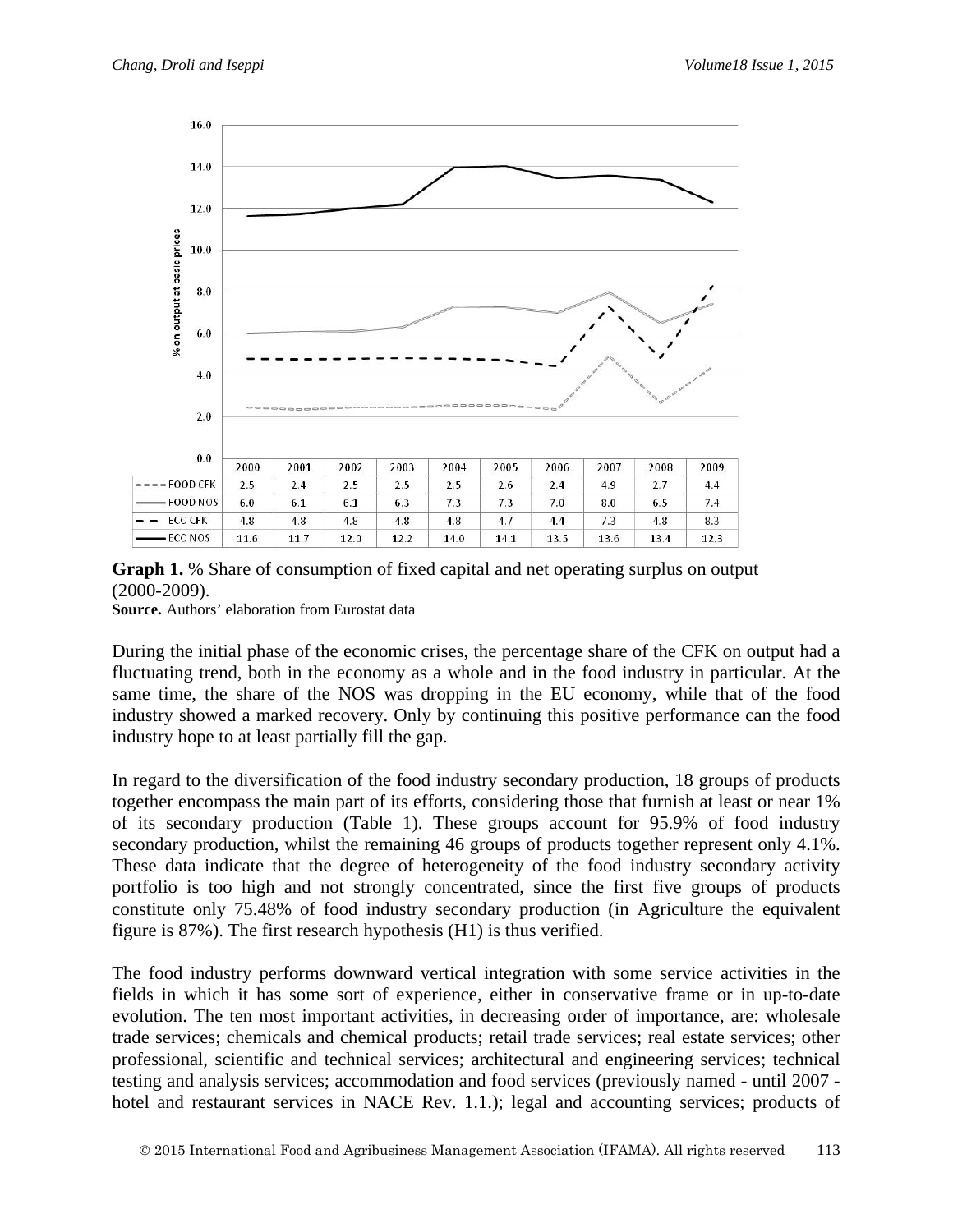agriculture, hunting and related services; and basic pharmaceutical products and pharmaceutical preparations. The principal field of secondary activity of the EU-27 food industry is wholesale trade services, with a value of  $\bigoplus$  8.23 billion, being about 48.7% of the total secondary production (downstream in the Value Chain - VC). Thus the food industry delivers part of its production directly, bypassing wholesalers.

The next most important secondary activity is constituted by chemicals and chemical products (upstream in VC). In the food production process, chemicals are complementary products necessary for quality control and food safety. In this technological context, the food industry has acquired a bundle of extra-core competences that it properly exploits. The third most important food industry secondary activity is yet more downward in the value chain, specifically in the retail trade environment. This is one of the most profitable activities, in accordance with the mainstream-manufacturing model of diversification, since it can be split into a higher tier concentrating on rich consumers.

| N <sub>0</sub> | Code        | <b>Secondary Products (CPA) of Food industry</b>                                           | <b>Millions</b>   | $\frac{0}{0}$ |
|----------------|-------------|--------------------------------------------------------------------------------------------|-------------------|---------------|
|                |             |                                                                                            | of Euro<br>18,225 | <b>Share</b>  |
| 29             | CPA_G46     | Wholesale trade services, except motor vehicles and                                        |                   | 48.73         |
| 11             | CPA_C20     | motorcycles<br>Chemicals and chemical products                                             |                   | 9.37          |
| 30             |             |                                                                                            |                   |               |
|                | CPA_G47     | Retail trade services, except motor vehicles and motorcycles                               | 2,545             | 6.80          |
| 44             | CPA_L68B    | Real estate services (excl. imputed rents)                                                 | 2,301             | 6.15          |
| 50             | CPA_M74_M75 | Other professional, scientific, and technical services; veterinary<br>services             | 1,657             | 4.43          |
| 47             | CPA_M71     | Architectural and engineering services; technical testing and<br>analysis services         | 956               | 2.56          |
| 36             | CPA_I       | Accommodation and food services                                                            | 863               | 2.31          |
| 46             | CPA_M69_M70 | Legal and accounting services; services of head offices;<br>management consulting services |                   | 1.86          |
| 1              | CPA_A01     | Products of agriculture, hunting, and related services                                     | 637               | 1.70          |
| 12             | CPA_C21     | Basic pharmaceutical products and pharmaceutical preparations                              |                   | 1.68          |
| 48             | CPA_M72     | Scientific research and development services                                               |                   | 1.60          |
| 34             | CPA_H52     | Warehousing, and support services for transportation                                       |                   | 1.55          |
| 28             | CPA_G45     | Wholesale and retail trade and repair services of motor vehicles<br>and motorcycles        | 578               | 1.55          |
| 31             | CPA_H 49    | Land transport services, and transport services via pipelines                              |                   | 1.33          |
| 51             | CPA_N77     | Rental and leasing services                                                                | 431               | 1.15          |
| 24             | CPA_D35     | Electricity, gas, steam, and air-conditioning                                              | 414               | 1.11          |
| 27             | CPA_F       | Construction and construction works                                                        | 391               | 1.05          |
| 40             | CPA_J62_J63 | Computer programming, consultancy, and related services;<br>information services           | 368               | 0.98          |
|                |             | Food industry main fields of activities                                                    | 35,867            | 95.92         |
|                |             | Other industries $< 1\%$ on the Total                                                      | 1,525             | 4.08          |
|                |             | <b>Total Secondary Production</b>                                                          | 37,392            | 100.0         |
|                |             | <b>Principal Production</b>                                                                | 844,756           |               |
|                |             | Total production of food industry                                                          | 882,148           |               |

|  |  |  |  |  | <b>Table 1.</b> Food industry secondary and primary production in the supply chain (EU-27, 2009). |  |
|--|--|--|--|--|---------------------------------------------------------------------------------------------------|--|
|--|--|--|--|--|---------------------------------------------------------------------------------------------------|--|

**Source.** Authors' elaboration from Eurostat data.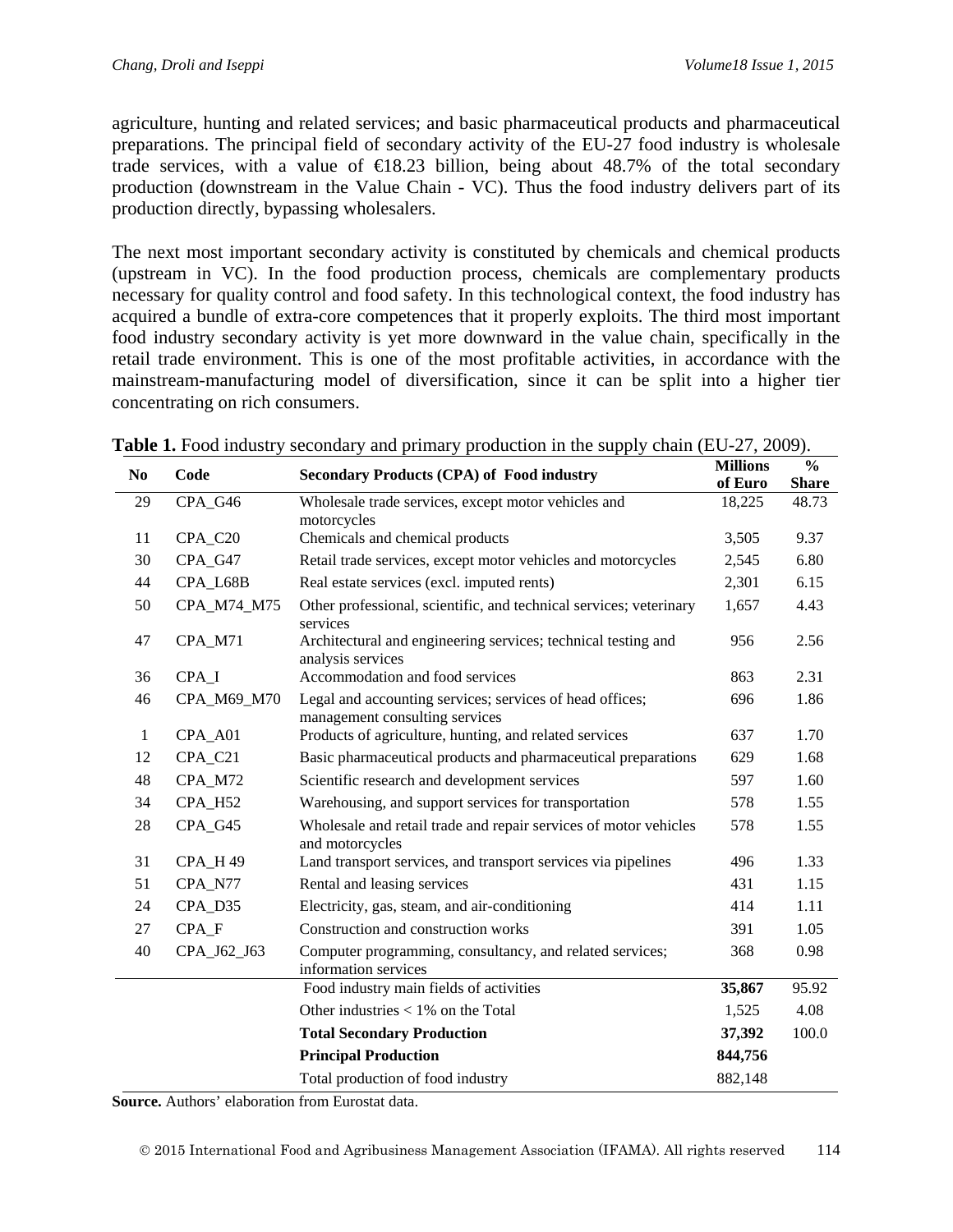This is the state-of-the-art of the food industry portfolio. The has a rather higher than average potential to also diversify its secondary production upstream by vertical integration into the Agricultural field of competence, and thus secure important sources of raw materials for itself. (Chang and Iseppi 2011). However, the exploitation of this product diversification does not seem to be among the priorities of the EU Food and Beverage Industry, considering that Agriculture is its second largest client and its main supplier (Chang and Iseppi 2011, 32). In fact, in 2007 it produced  $\bigoplus$ .07 billion of agricultural goods, corresponding to only 3.01% of its total secondary production, but in 2009 the agricultural production of the food industry further decreased, both in value and in share, falling to  $\bigoplus$ .637 billion and 1.7% respectively.

Instead the food industry's strategy of diversification prefers to expand its key complementary activities through related or concentric downward vertical integration, towards the Wholesale and Retail trade, and pure or conglomerate diversification activities mainly into the field of competence in Chemicals, for the reasons outlined above (Chang and Iseppi 2012). Meanwhile, the food industry focuses its attention only partially, and with a negligible and decreasing percentage share, on accommodation and food (hotel and restaurant) services  $(40.86 \text{ billion})$ being 2.32% of its total secondary activity in 2009, compared to €1.33 billion and 3.74% share respectively in 2007), considering that this sector is traditionally its main client (Chang and Iseppi 2011, 32).

As is well understood, smart manufacturers should aim to create new business models to capture profits at the end of the value chain, and to provide steady service-revenue from marketing and auxiliary services. This may allow them to capture a larger share of income in subsequent phases of the production-distribution process (Holland and Bruch 2010). However, during the recent economic crises the growth rate of those food industry secondary activities dropped below the average of the whole food industry.

There are therefore signs that the European Food Industry, focusing its interests on wholesale, is only partially pursuing a downstream vertical integration model, and in fact identifies the most lucrative activities even more downstream, specifically in the provision of services such as retail. This is the "profit imperative"! (Holland and Bruch 2010). Nevertheless there was, in 2009, an imbalance between the sale value achieved by the food industry in the wholesale trade market, which corresponds to  $\in$ 18.22 billion of  $\in$ 1,100.16 billion, and that in the retail trade market, which is only  $\epsilon$ 2.55 billion of  $\epsilon$ 770.12 billion. The share of the food industry market is respectively 1.66% and 0.33% of total domestic sales of those markets. On the contrary, smart manufacturers are creating new business models to capture profits at the end of the value chain, and to provide steady service-revenue. Moreover, in the manufacturing context, the revenues from downstream (high margins) may represent 10 to 30 times the annual volume of the underlying product sales! (Wise and Baumgartner 1999, 134). According to mainstream thought, in order to grab value downstream, smart food manufacturers should focus their attention on: i) the expansion of the food value chain definition until it includes both intermediate and final services; ii) customer loyalty rather than operational excellence; iii) rethinking their vertical integration (Wise and Baumgartner, 1999, 134). The best way to go downstream envisages the sale of products as a means to provide future services associated with commodities, on the basis of the following four business models: a) embedded services; b) comprehensive services; c) integrated solutions; and d) distribution control.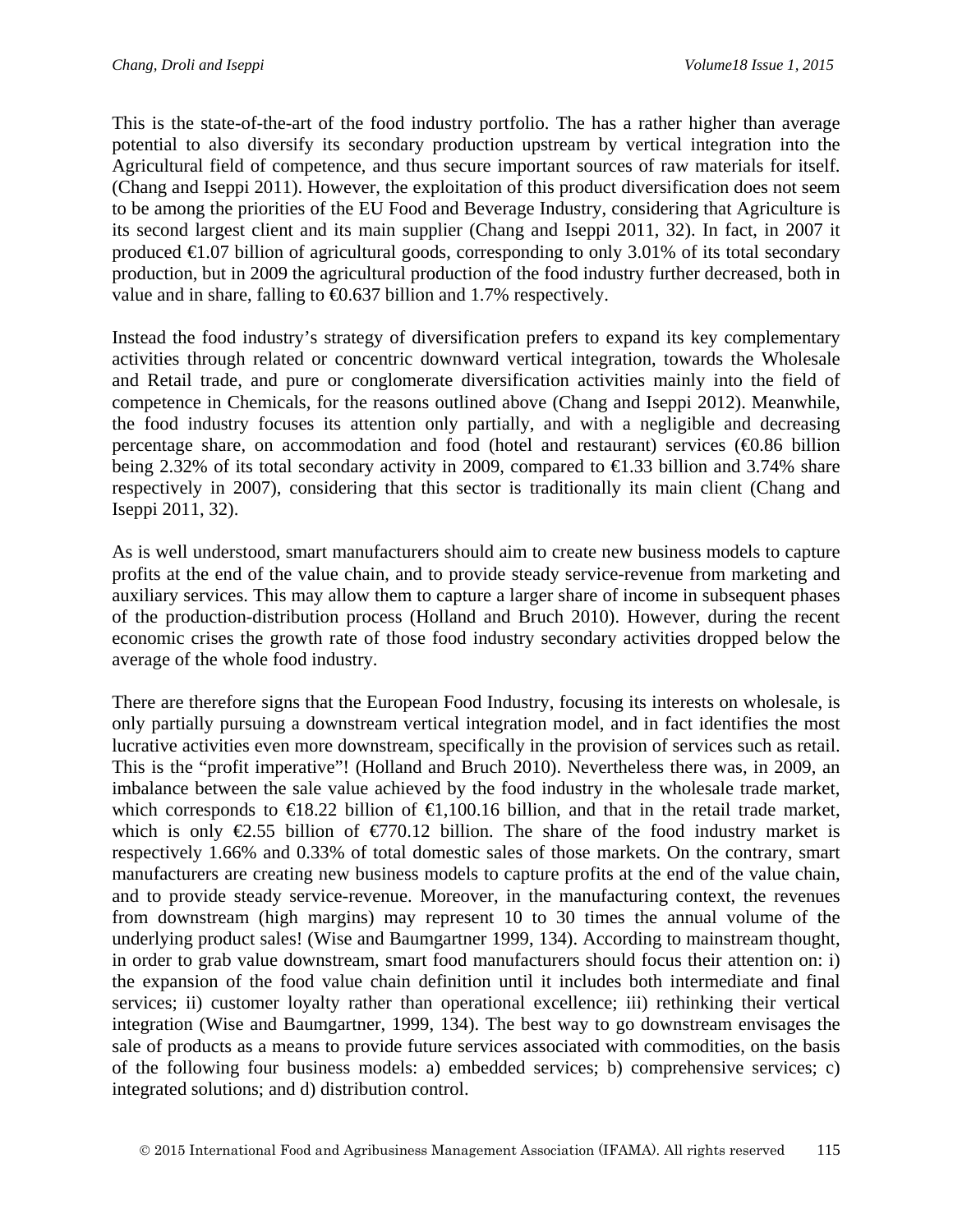# **Trends in the Food Industry Secondary Activity Portfolio**

For the purposes of positioning each industry within its competitive environment, this study has applied the BCG methodology, and in particular the *Growth-Share Matrix* developed by Bruce Henderson (1970), which has been appropriately modified. The model is useful in brand marketing, strategic planning, and production management. Despite some criticisms of this method, due mainly to the controversial relationship between market share and profits, and the difficulties of defining its strategic role in rapidly evolving markets (Collis & Montgomery 1995), it allows a first-general classification of B2B structured markets as competitive environments.

For comparison in the period from 2000-2009, the data of old and new series have been linked. Therefore, the captions and the statistics may not coincide with previous ones in the following analysis. The compound annual growth rate of each food industry extra-core production (y-axis of the GSM graph, Figure 1), as well as the logarithm of its percentage share (for 2009) of total secondary production (x-axis of the graph), have been calculated for the EU-27 countries. This is an alternative application of GSM, since the intention is to establish the position of secondary activities within the food industry portfolio, rather than their competitive position in the destination market. In the graph, the vertical axis crosses the horizontal axis as usual at 50% of the share of the biggest competitor (for the secondary activity of its portfolio), namely the Wholesale trade (22.19%; log=1.35). The Horizontal axis crosses the vertical one at the level of the average compound growth rate of the food industry secondary activities as a whole (4.18% in 2000-2009).

The obtained results enabled the classification of food industry secondary production under the 4 classical typologies shown from left to right in Figure 1.

*Stars* are fast-growing investments by the food industry outside its core business, which have a high impact on its secondary activities. A *Star* might only be cash-neutral, despite its strong position. Large amounts of investment may be required to defend their position against competitors.

*Question Marks* are fast-growing investments with low share of food industry secondary production. Substantial net cash input is required to maintain or increase their production share.

*Cash Cows* have a high secondary production share, but are slow growing. These should generate substantial cash inflows ready for using in other investments.

*Dogs* are secondary productions with low production share and slow-growing investments, and generally regard mature product in the final phase of their life-cycle. These investments tend to have a negative cash flow, which is likely to continue.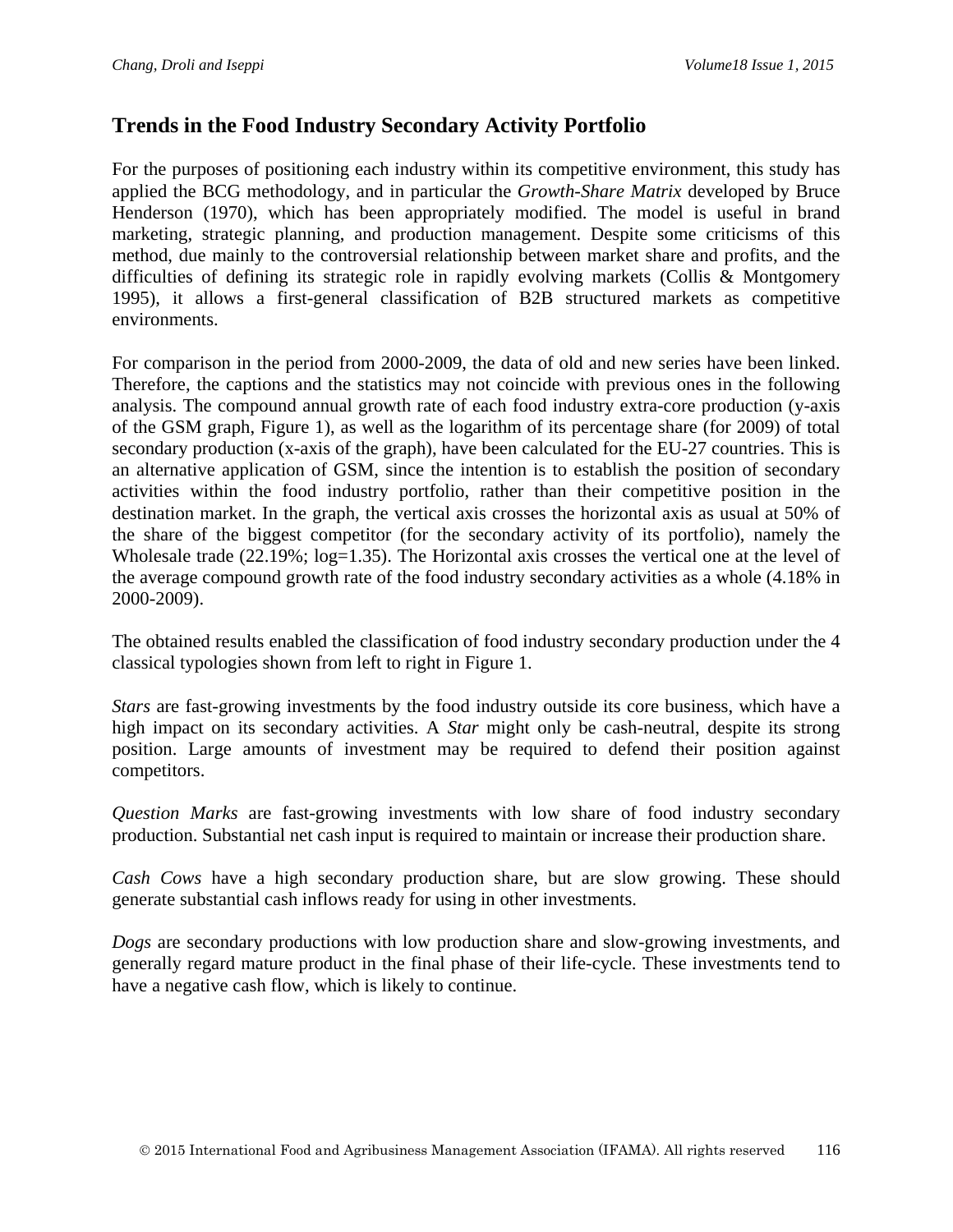

**Figure 1.** Growth-Share Matrix of secondary production of the EU-27 food industry (2000-2009). Note. <sup>1</sup>First sixteen industries >1% in the share. <sup>2</sup>The dimension of the bubbles is related to the respective share of secondary production.

**Source.** Authors' elaboration from Eurostat data.

From the classification of the Growth-Share Matrix (2000-2009) for EU-27 above (Figure 1), the composition of the food industry secondary production portfolio can be seen below in Graph 2.

The *Wholesale* trade is at the same time positioned both in the *Cows* and the *Stars*, and is thus the main source of both cash and cost burden for the food industry, whilst it has great potential to become entirely a *Star*. It engenders safe investments, although it is growing at a slightly higher rate than most food industry secondary activities. This cash flow can provide funds for other investments, such as in the area of Research and development services that are growing fast (120.24%), particularly in the current period of economic crises (Graph 2, right side).

Moreover, from the Migration Graph (Graph 2), which represents the stability or the upward or downward trend (stable, up and down arrows respectively) of activities in the ranking of food industry secondary production share, it results that research has scaled as many as six positions in the portfolio (2000-2009), rising from  $14<sup>th</sup>$  to 9<sup>th</sup> place. This may be the effect of aggregation with advertising and market research services, and especially with other professional, scientific, and technical services, and with veterinary services, which was not previously explicated by the statistics (Chang et al. 2013). However, this escalation demonstrates the clear interest of the food industry in direct investments in this field.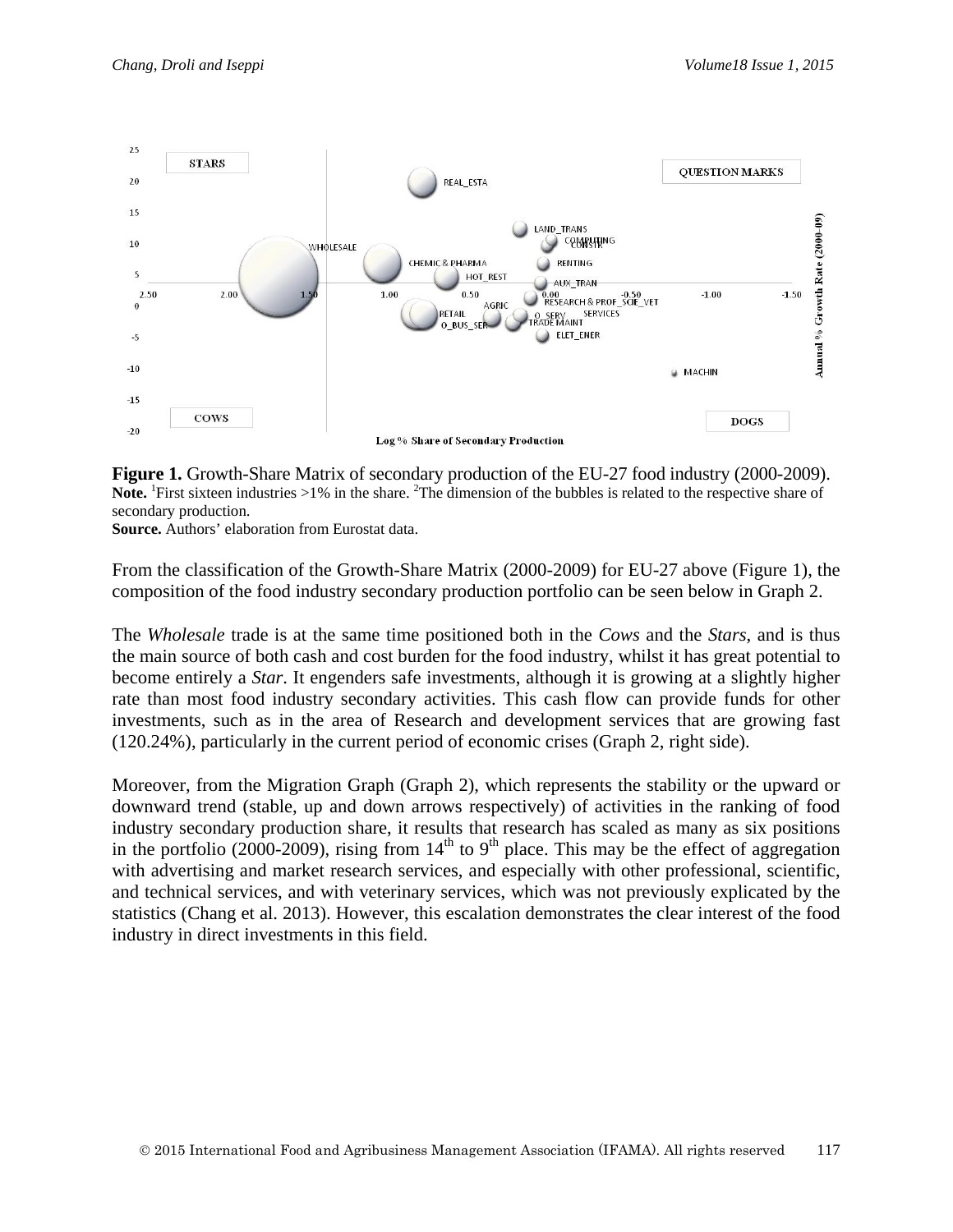| Ranking 2000                    |                            |                        |                          | Ranking 2009                             | <b>Compound annual</b><br>growth rate |          | <b>GSM</b>                 |  |
|---------------------------------|----------------------------|------------------------|--------------------------|------------------------------------------|---------------------------------------|----------|----------------------------|--|
| Food<br>Secondary<br>production | Initial<br><b>Position</b> | <b>Migration trend</b> | Final<br><b>Position</b> | Ranking 2009                             | 2000-09                               | 2007-09  | <b>Classifical</b><br>tion |  |
| <b>WHOLESALE</b>                | $\mathbf{1}$               |                        | $\rightarrow$ 1          | <b>WHOLESALE</b>                         | 4.82                                  | 7.54     | Cow-Star                   |  |
| <b>RETAIL</b>                   | $\overline{2}$             |                        | 2                        | <b>CHEMIC &amp; PHARMA</b>               | 6.97                                  | 1.69     | 7                          |  |
| REAL_ESTA                       | 3                          |                        | $\overline{3}$           | <b>RETAIL</b>                            | $-1.16$                               | $-7.07$  | Dog                        |  |
| <b>CHEMIC</b>                   |                            |                        | 4                        | <b>RESEARCH&amp;</b><br>PROF_SCIE_VET S. | 19.87                                 | 120.24   | 2                          |  |
| O BUS SER                       | 5                          |                        | 5                        | REAL_ESTA                                | $-1.29$                               | $-8.42$  | <b>Dog</b>                 |  |
| <b>IHOT-REST</b>                | 6                          |                        | 6                        | O_BUS_SER                                | 4.80                                  | $-17.62$ | ?-Dog                      |  |
| <b>AGRIC</b>                    | 7                          |                        | 7                        | <b>HOT-REST</b>                          | $-1.64$                               | $-19.41$ | <b>Dog</b>                 |  |
| TRADE_MAINT                     | 8                          |                        | 8                        | <b>AGRIC</b>                             | $-2.55$                               | $-22.82$ | <b>Dog</b>                 |  |
| O_SERV                          | 9                          |                        | 9                        | <b>AUX_TRAN</b>                          | 12.45                                 | 22.63    | ς.                         |  |
| <b>RESEARCH</b>                 | 10 <sup>2</sup>            |                        | 10                       | TRADE MAINT                              | $-1.42$                               | $-11.42$ | <b>Dog</b>                 |  |
| LAND TRAN                       | 11                         |                        | 11                       | LAND_TRAN                                | 1.49                                  | $-14.30$ | <b>Dog</b>                 |  |
| <b>RENTING</b>                  | 12 <sup>2</sup>            |                        | 12                       | <b>RENTING</b>                           | 3.79                                  | 13.48    | Dog-?                      |  |
| ELET_ENER                       | 13'                        |                        | 13                       | O_SERV                                   | $-4.56$                               | $-15.30$ | <b>Dog</b>                 |  |
| <b>AUX TRAN</b>                 | $14-$                      |                        | $\blacktriangleright$ 14 | ELET_ENER                                | 6.94                                  | 6.45     | ?                          |  |
| <b>MACHIN</b>                   | $15 -$                     |                        | $\blacktriangleright$ 15 | <b>CONSTRUC</b>                          | 9.81                                  | 25.89    | ?                          |  |
| <b>CONSTRUC</b>                 | $16$ .                     |                        | 16                       | <b>COMPUT</b>                            | 10.58                                 | 15.01    | C                          |  |
| <b>COMPUT</b>                   | 17                         |                        | 17                       | <b>MACHIN</b>                            | $-10.47$                              | $-53.26$ | <b>Dog</b>                 |  |

**Graph. 2.** Industry migration in the rankings of the main food industry secondary productions and growth rate (2000-09). **Source.** Authors' elaboration from Eurostat data

*Dogs* are numerous (8), among which are: *Retail*, *Real Estate*, *Hotels and Restaurants*, *Agriculture*, etc. It is clear that the food industry is currently reducing the weight of dogs in its investment plan. They are resource dependent, and regard mature products only in the final phase of their life cycle. Nearly all *Dogs*, except *Agriculture*, have markets with low barriers to entry (Table 2), belonging to the III and IV quartile in terms of entry barriers, and so are subject to be invaded or heavily invaded by new entrants (III or IV quartile in terms of invasion index), with the exception of *Retail* and *Agriculture*, which are both predominantly invaders. The latter is also defended by very high entry barriers (Figure 1; Table 2 – I quartile).

There are no activities in the *Stars* that the food industry can hope will become *Cows* or able to be milked for further investments.

*Question Marks* are also numerous (8). These are the investments made by the food industry to diversify its portfolio assets, which are growing at a higher than average rate (except *Renting*, although this too is growing faster in the last period – Graph 2), and represent a real opportunity, albeit at different levels of development and portfolio share. Only the *Chemical* industry remains on the borderline of *Stars*, although it is not the most dynamic in terms of growth. In the Migration Graph, *Chemical* scaled 2 positions in the share, but this may be the effect of the aggregation with *Basic Pharmaceutical Products* and *Pharmaceutical Preparations.* Notwithstanding, it is important to note the commitment of the food industry in this field. The industry has high entrance barriers (II Quartile) and a high propensity to invade (III Quartile), but the food industry should have no problems to maintain this type of activity, owing to its specific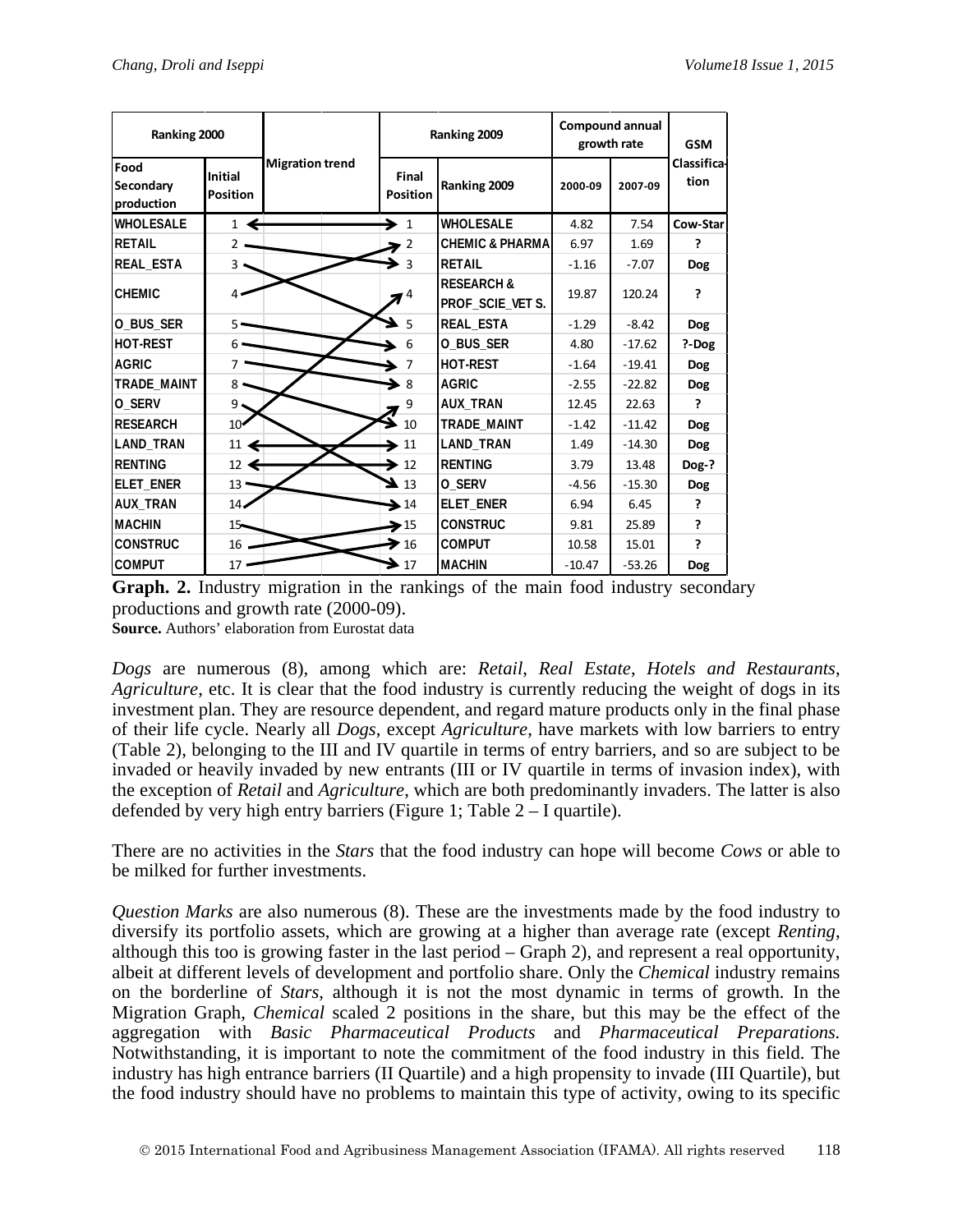knowledge acquisition (capabilities) and development, as the food industry possesses infrastructures and technological competences in this field (Chang et al. 2013, 303).

Among the *Question Marks* in 2007, there were *Hotels and Restaurants*, and *Agriculture*, but these have not withstood the economic crisis, and have slipped down into the *Dogs*' domain (with a compound annual de-growth rate of around 20%; Graph 2). The "real estate bubble" has negatively affected some secondary activities of the food industry because they do not have enough marketshare to face the challenge of the ongoing crisis through economies of scale. From 2007 to 2009 this crisis has frozen or even reversed food industry expectations for at least 9 out of 17 extra-core activities, as can be seen from Graph 2 (last part).

From Figure 1 and Table 2, it appears that the food industry has the tendency to diversify its secondary production into the fields in which it has competence, and which have low barriers to entry (in 10 out of 14 cases), such as *Wholesale, Research*, *Auxiliary Transport*, *Computing, Renting,* etc.

Finally, notwithstanding its medium height barriers to entry, the food industry is itself invaded by other industries. The reason could be that, owing to its heterogeneity, niches arise in its market, especially in the field of experience goods. This is the case with the invasion by *Agriculture* into the fields of quality wine and olive oil.

|                                                       | Chang's                                                  | <b>Position in</b>                                       | Chang's                                         | <b>Position in</b>                                       | <b>Classification</b> |                                                        |  |
|-------------------------------------------------------|----------------------------------------------------------|----------------------------------------------------------|-------------------------------------------------|----------------------------------------------------------|-----------------------|--------------------------------------------------------|--|
| <b>Industries/Groups of products</b>                  | Entry<br><b>Barriers</b><br><b>Index</b><br>$\times 100$ | the EU<br><b>Economy</b><br><b>Ranking</b><br>(Quartile) | <b>Invasion</b><br><b>Index</b><br>$\times 100$ | the EU<br><b>Economy</b><br><b>Ranking</b><br>(Quartile) | <b>Barriers</b>       | <b>Capability to</b><br><b>Invade/Being</b><br>invaded |  |
| Food products and beverages                           | 15                                                       | $\mathbf{I}$                                             | $-4$                                            | III                                                      | Medium                | Balanced                                               |  |
| Wholesale trade and commission trade                  | $-27$                                                    | IV                                                       | $-3$                                            | $\mathop{\rm III}$                                       | Very Low              | Balanced                                               |  |
| Chemicals, chemical products, and man-<br>made fibers | 5                                                        | $\mathbf{I}$                                             | 24                                              | III                                                      | High                  | Invader                                                |  |
| Retail trade services, except motor vehicles          | $-10$                                                    | III                                                      | 21                                              | III                                                      | Low                   | Invader                                                |  |
| Real estate services                                  | $\overline{0}$                                           | $\mathbf{I}$                                             | $-65$                                           | IV                                                       | Low                   | Heavily invaded                                        |  |
| Other business services                               | $-18$                                                    | IV                                                       | $-52$                                           | IV                                                       | Low                   | Heavily invaded                                        |  |
| Hotel and restaurant services                         | $-3$                                                     | III                                                      | $-28$                                           | IV                                                       | Low                   | Heavily invaded                                        |  |
| Products of agriculture, hunting                      | 45                                                       | I                                                        | 47                                              | I                                                        | Very High             | Strong Invader                                         |  |
| Research and development services                     | $-43$                                                    | IV                                                       | $-56$                                           | IV                                                       | Very Low              | Heavily invaded                                        |  |
| Trade, maintenance, and repair services               | $-34$                                                    | IV                                                       | $-40$                                           | IV                                                       | Very Low              | Heavily invaded                                        |  |
| Land transport, transport via pipeline                | $-7$                                                     | III                                                      | $-4$                                            | III                                                      | Low                   | <b>Balanced</b>                                        |  |
| Renting of machinery services                         | $-40$                                                    | IV                                                       | $-65$                                           | IV                                                       | Very Low              | Heavily invaded                                        |  |
| Electrical energy, gas, steam, and hot water          | 39                                                       | $\bf{I}$                                                 | 52                                              | I                                                        | Very High             | Strong Invader                                         |  |
| Construction work                                     | 22                                                       | $\mathbf{I}$                                             | $-12$                                           | IV                                                       | High                  | Heavily invaded                                        |  |
| Computer and related services                         | $-27$                                                    | IV                                                       | $-32$                                           | IV                                                       | Very Low              | Heavily invaded                                        |  |
| Supporting and auxiliary transport services           | $-5$                                                     | Ш                                                        | 6                                               | Ш                                                        | Low                   | Invader                                                |  |
| Machinery and equipment n.e.c.                        | $-14$                                                    | III                                                      | $\mathbf{1}$                                    | III                                                      | Low                   | Invader                                                |  |
| Other services                                        | $-33$                                                    | IV                                                       | $-43$                                           | IV                                                       | Very Low              | Heavily invaded                                        |  |

**Table 2.** Classification of barriers to entry and invasion capability of the markets in which EU food industry undertakes secondary production (2007).

**Source.** Authors' elaboration from Eurostat data.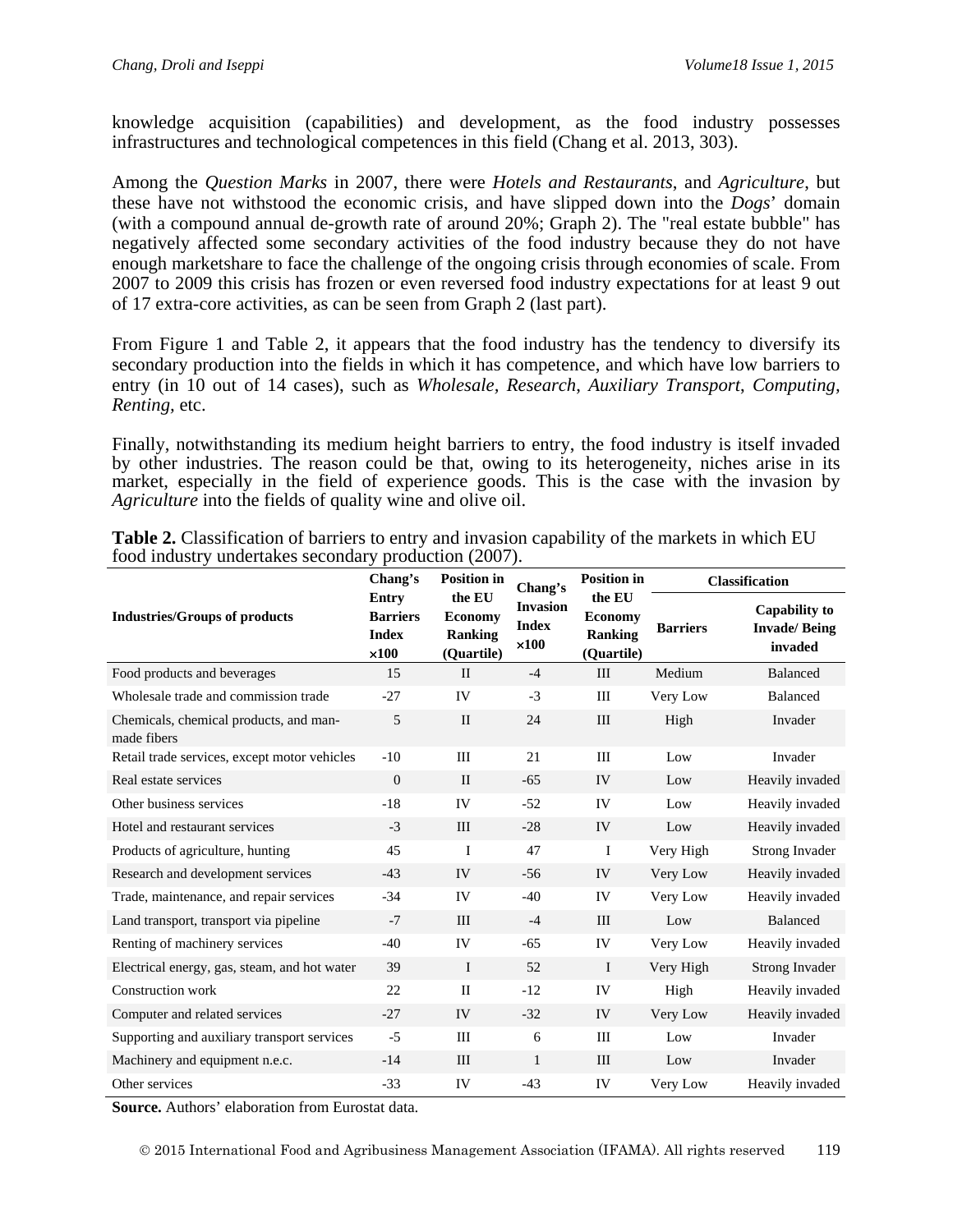This data suggests the plausibility of this study's second hypothesis (H2), according to which entry barriers to the acquisition of extra-core capabilities for food industry firms (in the destination markets of the main fields of their investment portfolio) are lower than those existing for firms active in other industries. This issue deserves further research in order to verify whether the same hypothesis holds true in every food industry destination market environment. At this stage, the impression following the RBT, is that market permeability also depends on the firm's internal capabilities, and not only on the height of the entry barriers.

# **Discussion and Final Remarks**

This study has several implications for management. Firstly, it confirms the idea that entering the food industry core business market might not be very hard for newcomers, but it is not easy especially in a stagnant market. In that case, entry barriers and inertia may influence firms, leading them to adopt a long-term viewpoint. This is the strategic element required to optimize rents deriving from firms' market share (Rumelt and Wensley 1981, 2-16, Wernerfelt 1982, 11- 19). Consequently, these core business capabilities could be managed in order to keep the level of imitation of products low, creating "isolating mechanisms" (Rumelt 1984), and barriers to competitive duplication of firms' strategic assets (Peteraf 1993, Barney 1986).

Secondly, it emerges that the EU Food Industry has capabilities to undertake activities outside its core business *below* the average, having a share of secondary production lower than the EU average. Consequently, specific capabilities aimed at empowering ancillary revenue streams need to be acquired or improved. This might be done, for example, with the implementation of internal operations pre and post-sales in related services, in order to familiarize and raise awareness among new clients, and deepen their knowledge of food experience goods. According to the Nelson classification scheme, food goods are "experience items", even though much relevant information about them is available prior to purchase (Nelson 1970, Laband 1991).

Further implications concern processes of knowledge integration on B2B markets. Food industry firms, exploring extra-core activities ahead of their competitors, could control the expected discounted future above-average returns obtainable from the newly acquired capabilities which are going to become competences. Strategically, firms could manage the price and/or the value of an extra-core capability even more precisely, if the market of factors for *that specific resource* comes close to perfect competition (Barney 1986, Dierickx and Cool 1989). Regarding upward trends, the rapidly emerging position of Research, Professional, Scientific and Veterinary Services, and Auxiliary transport demonstrates the growing attention of the food industry to innovation and logistics. This indicates the growing need for food industry firms to acquire, share, and transfer knowledge, as well as to develop capabilities for managing distribution networks. This study highlights the importance of well-structured databases for understanding B2B market acquisition and development, and firm's decision-making processes.

From a theoretical viewpoint, the escalation of the value creation process is of great importance for defending competitive advantage. As one of the most prominent RBT scholars underlined, current resources reduce the costs of resource acquisition (Wernerfelt 2011). In this respect, the above analysis suggests that food industry secondary production is too heterogeneous and distributed over too wide a range of activities, and thus of capabilities. Heterogeneity is an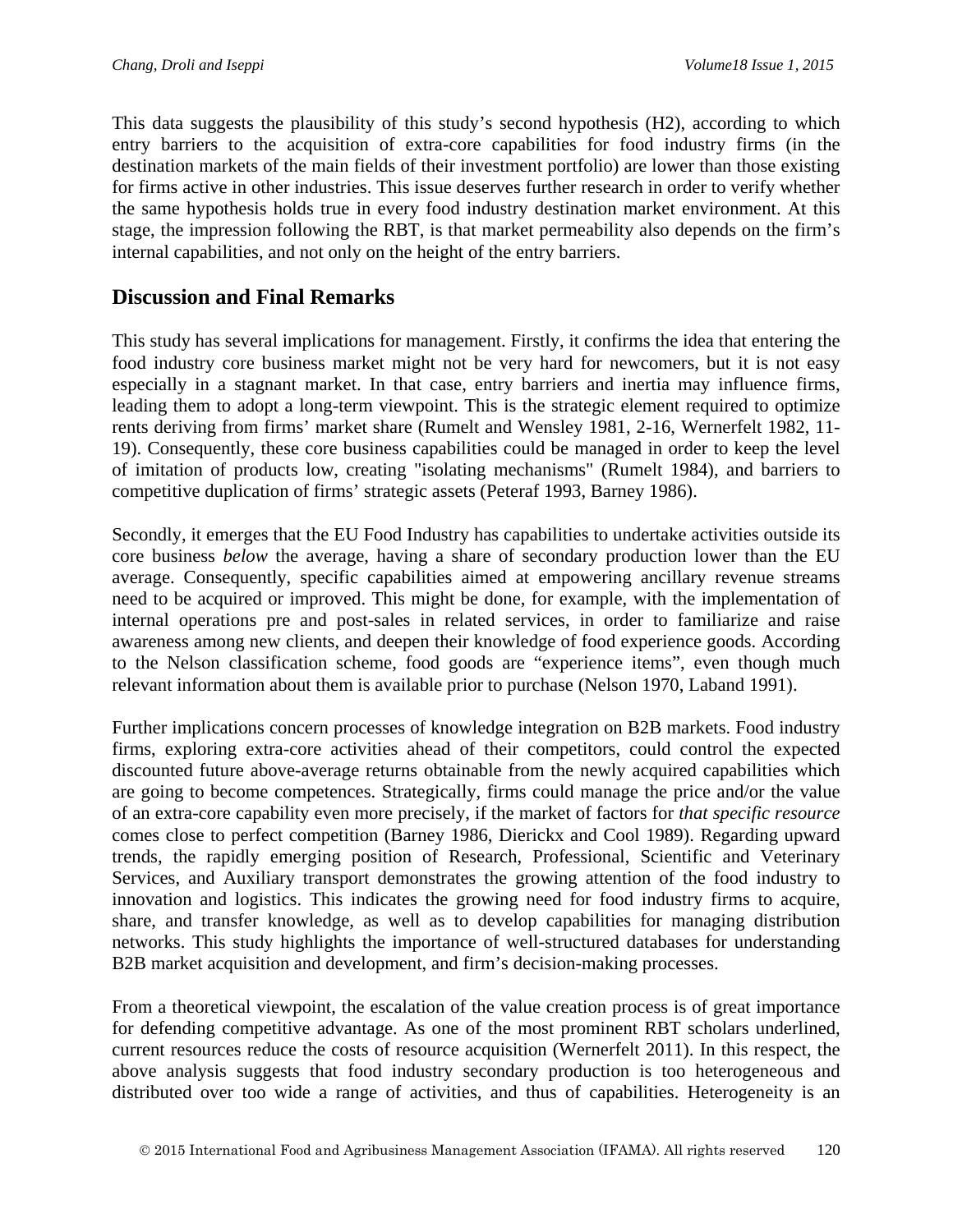attribute that may be both a strength, and a weakness. It is a strength when the degree is deliberately decided by a firm to compensate for the major costs deriving from the absence of scale economies, otherwise it can become a point of weakness. In this regard, experience teaches that the greater the scale of production, the lower the costs per product unit. It follows that if the degree of heterogeneity is too high, resulting in small-scale productions, the unit costs rise. The gap between the unit costs of primary (core business) and secondary production may widen further in relation to extra-core production, although this rise may be hidden by joint and connected costs. If the company's resources are distributed among a plurality of subtasks, the value of each secondary production does not reach the critical mass capable of filling the gap in average costs within a reasonable range of tolerance. The gap is tolerable when it is covered by the reduction of the transaction costs that the company might otherwise incur without such extracore productions. To be coherent, the food industry should be much more selective in choosing the composition of its portfolio of secondary productions, reducing their number in order to increase production scale, and thus reduce unit costs. The first mover food industry firms need to plan the escalation of their extra-core business value creation processes (Fraser and Ginter 1988), leveraging the extra-core business capabilities they already acquired.

On the other hand, it should be noted that plurality of technical and economical knowledge favors creative innovation, whilst strict specialization encourages only incremental innovation. The growing integration of food and wholesale businesses with the Research Triangle highlights the capabilities that food industry is trying to build. Obviously costs are increasing, but in the case of successful strategies, the gains of innovation can be extremely higher, in much the same way as buying a winning lottery ticket would be.

Downward vertical integration processes in the secondary production of the food industry is primarily concerned with the wholesale trade. An intermediate channel is perhaps the most suitable first step to connecting with customers who are present in more distant markets. Food industry firms have the possibility both to expand their activity in the wholesale environment, and to optimize the balancing of sales in wholesale compared to retail markets, for example by innovating the retail proximity distribution networks. Finally, the extra-core potential capabilities of food industry firms are mainly related to functions of marketing, sales, transportation, and logistics.

This study seeks to describe the situation regarding extra-core production, productive trends, and capability flows, in connection with profitability. It does not intend to push the analysis beyond the important aspect of cash flows and related capabilities. It proposes a unified intelligence system platform at the European Union level, in an attempt to facilitate the definition of a common strategy for the development of extra-core capabilities for food industry and other foodbased sectors such as tourism (Droli et al. 2014a; Droli et al. 2014b). Finally, the study lays the foundation for further studies in the field of integrating knowledge acquisition, knowledge development, and business management systems.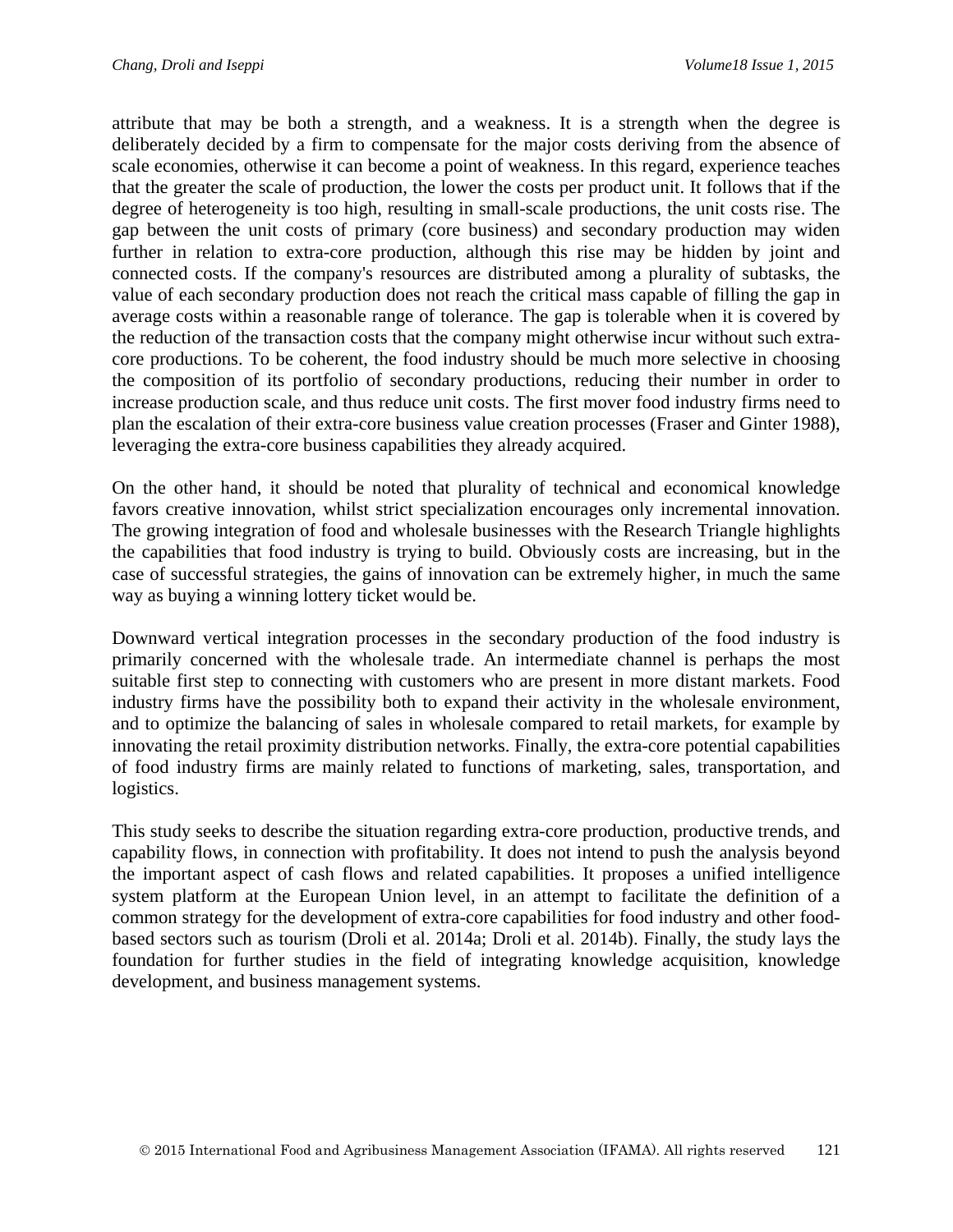### **References**

- Amit, Raphael and Paul J.H. Schoemaker. 1993. "Strategic assets and organizational rent." *Strategic Management Journal* 14 (1): 33-46.
- Bain, J. S. 1956. *Barriers to new competition*. Cambridge: Harvard University Press.
- Barney, Jay B. 1986. Strategic factor markets: Expectations, luck and business strategy. *Management Science* 42: 1231-1241.
- Barney, Jay B., and Robert E. Hoskisson. 1989. Strategic groups: untested assertions and research proposals. *Managerial and Decision Economics* 11: 187-198.
- Barney, Jay B., Abigail McWilliams, and Thomas Turk. 1989. On the relevance of the concept of entry barriers in the theory of competitive strategy. Proceedings from the  $9<sup>th</sup>$  Annual Meeting of Strategic Management Society (AMSMS) Conference. 12 October. San Francisco.
- Barney, Jay B. 1991. Firm resources and sustained competitive advantage. *Journal of Management* 17 (1): 99-120.
- Barney Jay B., Mike Wright, and David Ketchen. 2011. The future of resource based theory: Revitalization or decline? *Journal of Management* 37 (5): 1299-1315.
- Caves, Richard E., and Michael E. Porter. 1977. From entry barriers to mobility barriers: Conjectural decisions and contrived deterrence to new competition. *Quarterly Journal of Economics* 91: 241-262.
- Chang, Ting Fa Margherita and Luca Iseppi. 2011. Specialization versus Diversification in EU Economies: a Challenge for Agro-food? *Transition Studies Review* 18 (1): 16-37.
- Chang, Ting Fa Margherita and Luca Iseppi. 2012. EU Agro-Food Chain and Vertical Integration Potentiality: a Strategy for Diversification? *Transition Studies Review* 19 (1): 107-130.
- Chang, Ting Fa Margherita, Livio C. Piccinini, Luca Iseppi, and M. A. Lepellere. 2013. The black box of economic interdependence in the process of structural change. EU and EA on the stage. *Italian Journal of Pure and Applied Mathematics* 31: 285-306.
- Chenery, Hollis B., and Tsunehiko Watanabe. 1958. International Comparisons of the Structure of Production. *Econometrica* 26 (4): 487-521.
- Combs, James G., David J. Ketchen Jr., Duane R. Ireland, and J. Webb. 2011. The Role of Resource Flexibility in Leveraging Strategic Resources. *Journal of Management Studies* 48 (5): 1098-1125.
- Collis, David J., and Cynthia A. Montgomery. 1995. Competing on resources: Strategy in the 1990s. *Harvard Business Review* 73 (4): 118-128.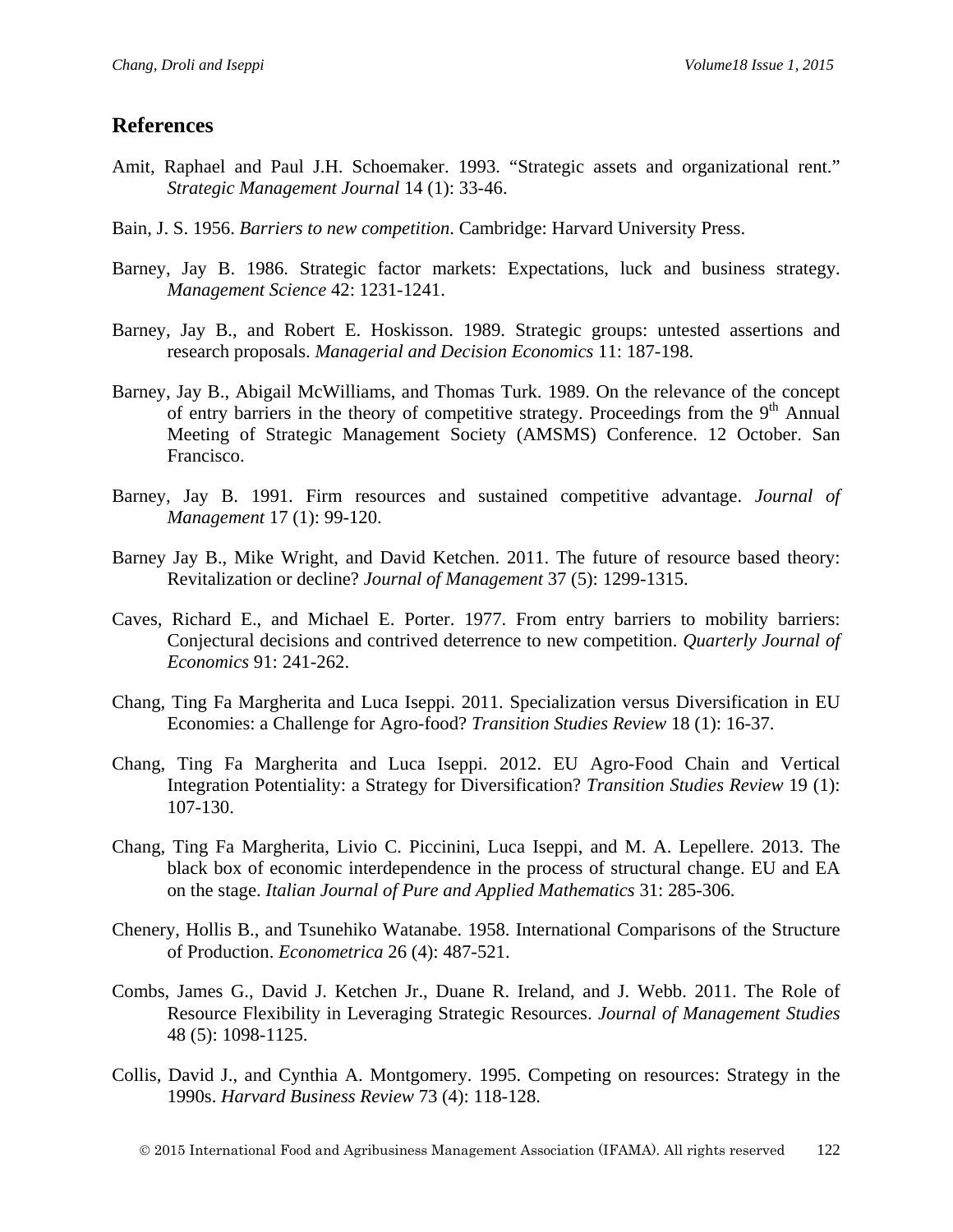- Demsetz, Harold. 2000. "The theory of the firm revisited." In *The Theory of the firm. Critical perspectives on business and management*. Edited by Nicolai J. Foss, 102-122. London: Routledge.
- Dierickx, Ingemar and Karel Cool. 1989. Asset stock accumulation and sustainability of competitive advantage. *Management Science* 35: 1504-1511.
- Droli, Maurizio, Ting Fa Margherita, Chang, Luca Iseppi, and L. C. Piccinini. 2014a. Managing trade contacts in HotRest intermediate markets: a resource-based analysis in EU countries. *Tourism Economics* 20 (4): 757-778.
- Droli, Maurizio, Ting Fa Margherita, Chang, and Luca Iseppi. 2014b. Does Smart Agriculture Go Downstream in the Supply Chain? *Italian Journal of Food Science* 26 (4): 451-457.
- Eurostat 2008. *Eurostat Manual of Supply, Use and Input-Output Table.* Eurostat Methodologies and working papers, Luxembourg: Eurostat.
- Fraser, Cynthia and James L. Ginter. 1988. Competitive dealing strategy and deal value escalation. *Management Science* 34 (11): 1315-1323.
- Grant, Robert M. 1996. Toward a knowledge-based theory of the firm. *Strategic Management Journal* 17: 109-122. [Special issue, Winter]
- Grant, R. M. 1999. *L'analisi strategica per le decisioni aziendali*. Bologna: Il Mulino.
- Hamel, Gary and Coimbatore K. Prahalad. 1994. "Competing for the Future: Breakthrough Strategies for Seizing Control of Your Industry and Creating the Markets of Tomorrow." Boston: Harvard Business School Press.
- Henderson, B. D. 1970. Perspectives on the Product Portfolio. Boston: Boston Consulting Group.
- Holland, R., and Megan L. Bruch. 2010. Census of Agriculture Data Shows Growth of Value-Added Farm Enterprises in Tennessee. Centre for Profitable Agriculture, University of Tennessee: Institute of Agriculture.
- Kaplan, Robert S., and David P. Norton. 2004. *Strategy Maps.* Cambridge: Harvard University Press.
- Kneafsey, Moya, Laura Venn, Ulrich Schmutz, B. Balázs, L. Trenchard, T. Eyden-Wood, E. Bos, G. Sutton, and M. Blackett. 2013. *Short Food Supply Chains and Local Food Systems in the EU. A State of Play of their Socio-Economic Characteristics*. European Commission, Bruxelles: Joint Research Centre (Provisional Version).
- Laband, David N. 1991. An objective measure of search versus experience goods. *Economic Inquiry* 29 (3): 497-509.
- Lieberman, Marvin B., and David B. Montgomery. 1988. First mover advantages. *Strategic Management Journal* 9: 41-58.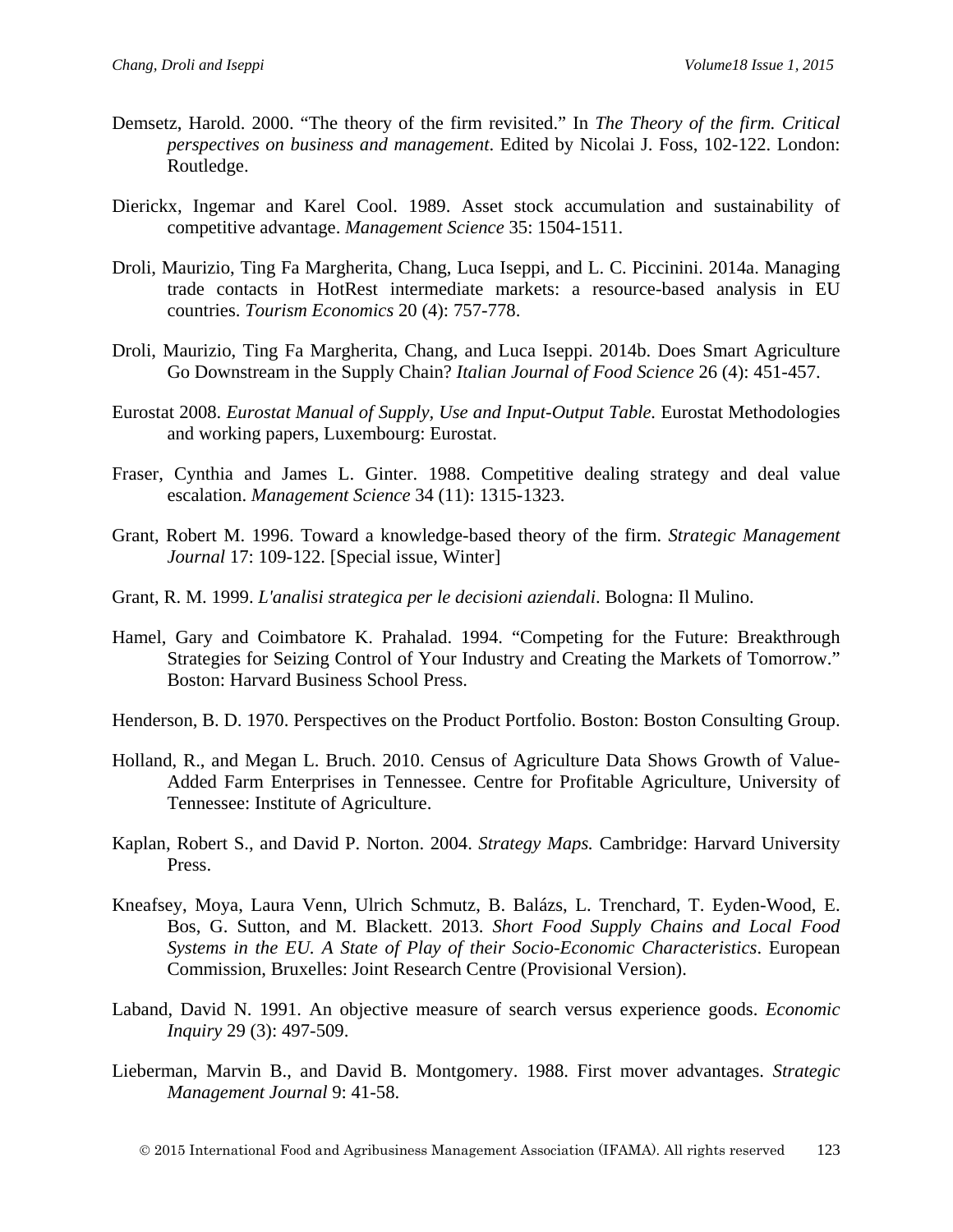- Lippman, Steve A., and Richard P. Rumelt. 1982. Uncertain inimitability: An analysis of inter firm differences in efficiency under competition. *Bell Journal of Economics* 13: 418-438.
- Machlup, F. 1980. *Knowledge: Its Creation, Distribution, and Economic Significance*. Vol. 1, Princeton, NJ: Princeton University Press.
- Makadok, Richard. 2001. Toward a Synthesis of the Resource-Based View and Dynamic-Capability Views of Rent Creation. *Strategic Management Journal* 22 (5): 387-401.
- Makadok, Richard, and Jay B. Barney. 2001. Strategic factor market intelligence: An application of information economics to strategy formulation and competitor intelligence." *Management Science* 47: 1621-1638.
- Mann, H. Michael. 1966. Seller concentration, barriers to entry, and rates of return in thirty industries, 1950–1960. *The Review of Economics and Statistics* 48 (3): 296-307.
- Maritan, Caterine, and Margaret A. Peteraf. 2011. Building a bridge between resource acquisition and resource accumulation. *Journal of Management* 37: 1374-1389.
- Nelson, Phillip. 1970. Information and Consumer Behavior. *Journal of Political Economy* 78 (2): 311-329.
- Orr, Dale 1974. An index of entry barriers and its application to the market structure performance relationship. *The Journal of Industrial Economics* 23 (1): 39-49.
- Penrose, Edith E. 1959. *The Theory of the Growth of the Firm*. New York, NY: Oxford University Press.
- Peteraf, Margaret A. 1993. The cornerstones of competitive advantage: A Resource-Based View. *Strategic Management Journal* 14 (3): 179-191.
- Porter, M. 1980. *Competitive Strategy*. New York, NY: Free Press.
- Porter, M. 1985. *Competitive Advantage: creating and sustaining superior Performance*. New York, NY: Free Press.
- Rumelt, Richard P. 1984. "Towards a strategic theory of the firm." In Competitive Strategic Management, edited by R. Lamb, 556-570. Englewood-Cliffs, NJ: Prentice-Hall.
- Rumelt, Richard P. and Robin Wensley. 1981. In search of the market share effect. Conference Proceedings of the 41<sup>st</sup> Meeting of the Academy of Management (MAM) Conference, edited by Academy of Management. August 1-5, San Diego, CA.
- Sirmon, David G., Michael A. Hitt, Duane R. Ireland, and B. A. Gilbert. 2011. Resource orchestration to create competitive advantage: Breadth, depth and lifecycle effects. *Journal of Management* 37: 1390-1412.